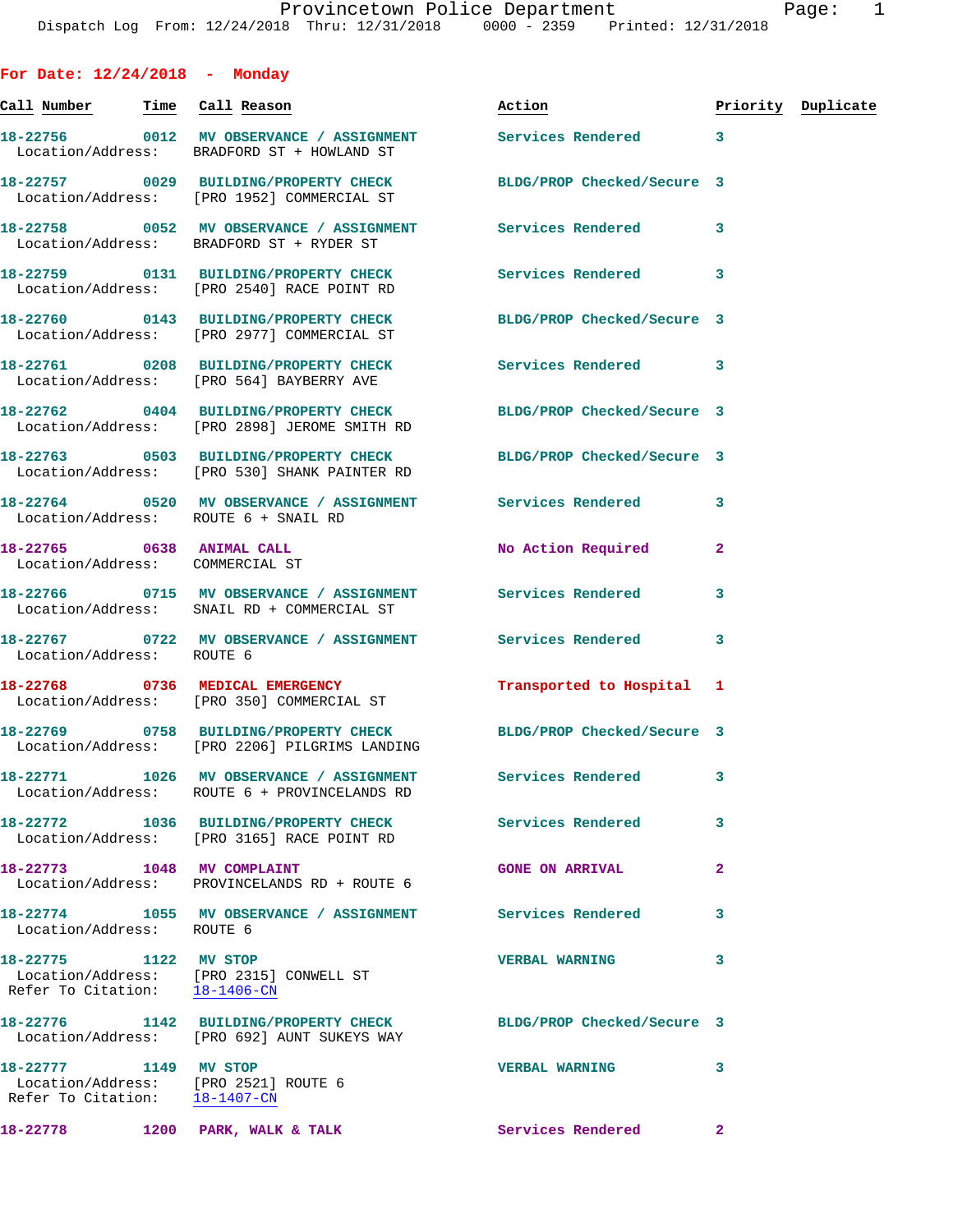|                                        | Dispatch Log From: 12/24/2018 Thru: 12/31/2018 0000 - 2359 Printed: 12/31/2018                                   | Provincetown Police Department | Page: 2                 |
|----------------------------------------|------------------------------------------------------------------------------------------------------------------|--------------------------------|-------------------------|
|                                        | Location/Address: [PRO 146] COMMERCIAL ST                                                                        |                                |                         |
| Location/Address: [PRO 60] BRADFORD ST | 18-22779 1246 ASSIST DEPARTMENT / MUTUAL AID Services Rendered 3                                                 |                                |                         |
| Location/Address: STABLE PATH          | 18-22780 1303 BUILDING/PROPERTY CHECK Services Rendered                                                          |                                | 3                       |
|                                        | 18-22781 1310 BUILDING/PROPERTY CHECK Services Rendered 3<br>Location/Address: [PRO 2540] RACE POINT RD          |                                |                         |
|                                        | 18-22782 1324 MV OBSERVANCE / ASSIGNMENT Services Rendered 3<br>Location/Address: [PRO 37] BRADFORD ST           |                                |                         |
|                                        | 18-22783 1342 SERVICE CALL - POLICE Services Rendered 3<br>Location/Address: [PRO 3335] COMMERCIAL ST            |                                |                         |
|                                        | 18-22784 1534 BUILDING/PROPERTY CHECK<br>Location/Address: [PRO 2499] RACE POINT RD                              | Services Rendered              | $\overline{\mathbf{3}}$ |
|                                        | 18-22785 1537 BUILDING/PROPERTY CHECK BLDG/PROP Checked/Secure 3<br>Location/Address: [PRO 515] RACE POINT RD    |                                |                         |
|                                        | 18-22786 1539 PARK, WALK & TALK<br>Location/Address: [PRO 105] COMMERCIAL ST                                     | Services Rendered              | $\overline{2}$          |
|                                        | 18-22787 1618 PARK, WALK & TALK 3 Services Rendered<br>Location: [PRO 3431] LOPES SQUARE                         |                                | $\overline{2}$          |
|                                        | 18-22788 1627 MEDICAL EMERGENCY<br>Location/Address: [PRO VNEW] HOWLAND ST                                       | Transported to Hospital 1      |                         |
|                                        | 18-22790 1904 BUILDING/PROPERTY CHECK Services Rendered<br>Location/Address: [PRO 692] AUNT SUKEYS WAY           |                                | 3                       |
| Location/Address: [PRO 3440] ROUTE 6   | 18-22791 2336 MV OBSERVANCE / ASSIGNMENT Services Rendered 3                                                     |                                |                         |
|                                        | 18-22792 2342 BUILDING/PROPERTY CHECK BLDG/PROP Checked/Secure 3<br>Location/Address: [PRO 3259] MACMILLAN WHARF |                                |                         |
| For Date: $12/25/2018$ - Tuesday       |                                                                                                                  |                                |                         |
|                                        | 18-22793 0012 BUILDING/PROPERTY CHECK Services Rendered 3<br>Location/Address: [PRO 75] CAPTAIN BERTIES WAY      |                                |                         |
|                                        | 18-22794 0019 BUILDING/PROPERTY CHECK BLDG/PROP Checked/Secure 3<br>Location/Address: [PRO 512] PRINCE ST        |                                |                         |
|                                        | 18-22795 0105 MV OBSERVANCE / ASSIGNMENT Services Rendered 3<br>Location/Address: COMMERCIAL ST + SNAIL RD       |                                |                         |
|                                        | 18-22796 0105 BUILDING/PROPERTY CHECK Services Rendered 3<br>Location/Address: [PRO 3030] TIN PAN ALLEY RD       |                                |                         |
|                                        | 18-22797 0127 BUILDING/PROPERTY CHECK BLDG/PROP Checked/Secure 3<br>Location/Address: [PRO 444] HIGH POLE HILL   |                                |                         |
|                                        | 18-22798 0454 MEDICAL EMERGENCY<br>Location/Address: [PRO 2645] SHANK PAINTER RD                                 | PATIENT REFUSAL                | $\mathbf{1}$            |
|                                        | 18-22799 0811 BUILDING/PROPERTY CHECK Services Rendered<br>Location/Address: [PRO 2977] COMMERCIAL ST            |                                | 3                       |
|                                        | 18-22800 0852 SERVICE CALL - POLICE Services Rendered 3<br>Location/Address: [PRO 542] SHANK PAINTER RD          |                                |                         |
|                                        | 18-22801 0910 MEDICAL EMERGENCY<br>Location/Address: [PRO 442] HARRY KEMP WAY                                    | Transported to Hospital 1      |                         |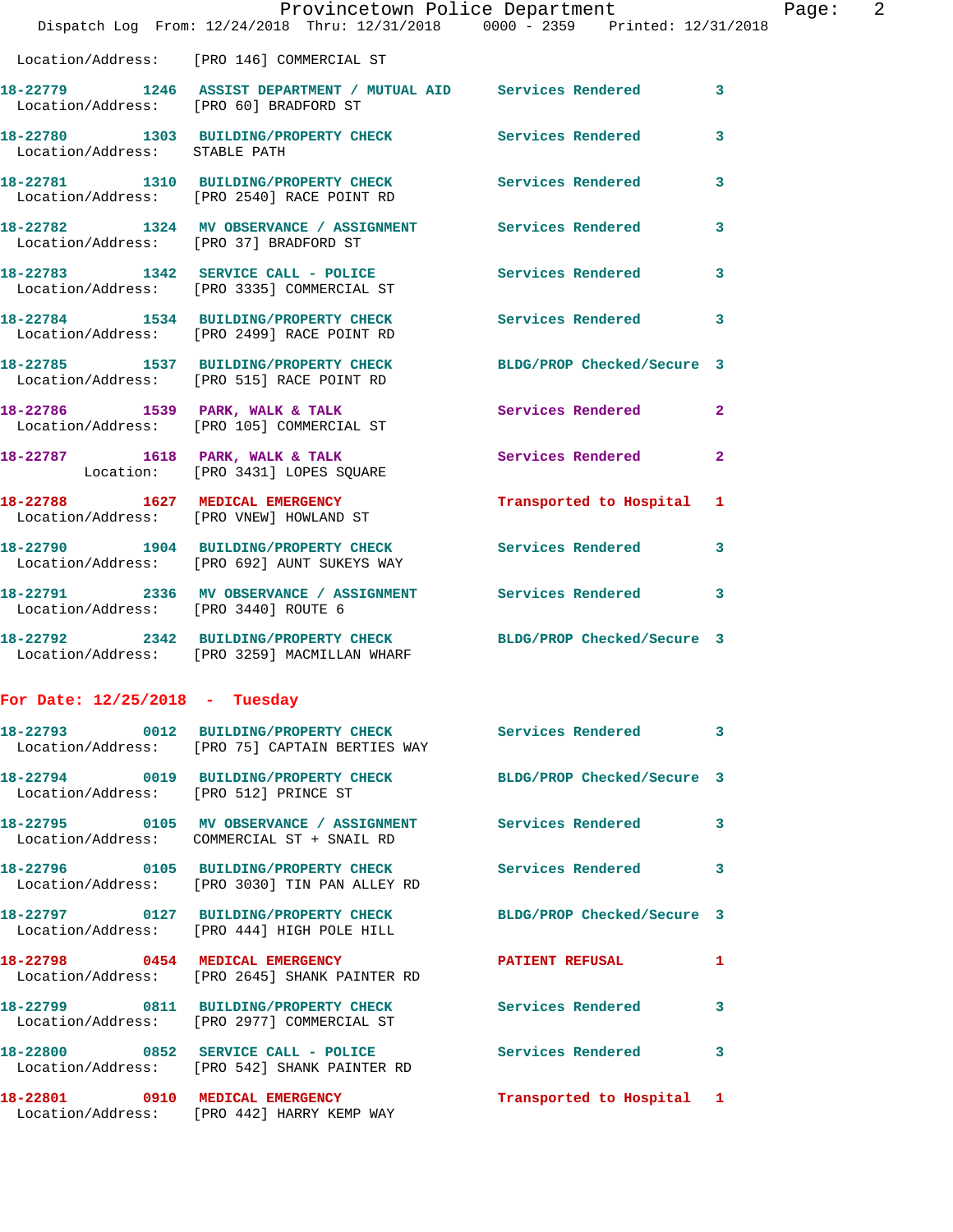|                                    | Dispatch Log From: 12/24/2018 Thru: 12/31/2018 0000 - 2359 Printed: 12/31/2018                              | Provincetown Police Department Page: 3  |                         |  |
|------------------------------------|-------------------------------------------------------------------------------------------------------------|-----------------------------------------|-------------------------|--|
|                                    | 18-22802 0911 SERVICE CALL - POLICE Transported to Hospital 3<br>Location/Address: [PRO 442] HARRY KEMP WAY |                                         |                         |  |
|                                    | 18-22804 1247 PARK, WALK & TALK Services Rendered<br>Location/Address: [PRO 537] SHANK PAINTER RD           |                                         | $\mathbf{2}$            |  |
|                                    | 18-22805 1300 MV OBSERVANCE / ASSIGNMENT Services Rendered 3<br>Location/Address: ROUTE 6                   |                                         |                         |  |
|                                    | 18-22806 1347 ANIMAL CALL<br>Location/Address: [PRO 560] TREMONT ST                                         | Could Not Locate                        | $\mathbf{2}$            |  |
|                                    | 18-22807 1457 ANIMAL CALL<br>Location/Address: ALDEN ST                                                     | <b>GONE ON ARRIVAL</b>                  | $\mathbf{2}$            |  |
|                                    | 18-22808 1509 PARK, WALK & TALK 1988 Services Rendered<br>Location/Address: [PRO 105] COMMERCIAL ST         |                                         | $\mathbf{2}$            |  |
|                                    | 18-22809 1652 BUILDING/PROPERTY CHECK Services Rendered 3<br>Location/Address: [PRO 3165] RACE POINT RD     |                                         |                         |  |
|                                    | 18-22810 1655 BUILDING/PROPERTY CHECK Services Rendered<br>Location/Address: [PRO 2540] RACE POINT RD       |                                         | 3                       |  |
|                                    | 18-22811 1656 BUILDING/PROPERTY CHECK Services Rendered 3<br>Location/Address: [PRO 517] RACE POINT RD      |                                         |                         |  |
|                                    | 18-22812 1657 BUILDING/PROPERTY CHECK<br>Location/Address: [PRO 2499] RACE POINT RD                         | Services Rendered                       | 3                       |  |
|                                    | 18-22813 1706 BUILDING/PROPERTY CHECK Services Rendered 3<br>Location/Address: [PRO 2490] PROVINCELANDS RD  |                                         |                         |  |
|                                    | 18-22814 2020 MEDICAL EMERGENCY<br>Location/Address: [PRO 1349] COMMERCIAL ST                               | Transported to Hospital 1               |                         |  |
| 18-22816 2040 NOISE COMPLAINT      | Location/Address: [PRO 1408] OLD COLONY WAY                                                                 | SPOKEN TO DESCRIPTION OF REAL PROPERTY. | 3                       |  |
|                                    | 18-22817 2326 BUILDING/PROPERTY CHECK Services Rendered 3<br>Location/Address: [PRO 2483] COMMERCIAL ST     |                                         |                         |  |
|                                    | 18-22818 2341 BUILDING/PROPERTY CHECK<br>Location: [PRO 3431] LOPES SQUARE                                  | Services Rendered                       |                         |  |
|                                    | 18-22819 2342 BUILDING/PROPERTY CHECK Services Rendered<br>Location/Address: [PRO 2018] COMMERCIAL ST       |                                         | 3                       |  |
|                                    | 18-22820 2344 MV OBSERVANCE / ASSIGNMENT Services Rendered 3<br>Location/Address: SNAIL RD + COMMERCIAL ST  |                                         |                         |  |
| For Date: $12/26/2018$ - Wednesday |                                                                                                             |                                         |                         |  |
|                                    | 18-22821 0234 MEDICAL EMERGENCY<br>Location/Address: [PRO 60] BRADFORD ST                                   | Transported to Hospital 1               |                         |  |
|                                    | 18-22823 0526 BUILDING/PROPERTY CHECK Services Rendered<br>Location/Address: [PRO 3259] MACMILLAN WHARF     |                                         | $\overline{\mathbf{3}}$ |  |
| Location/Address: ROUTE 6          | 18-22824 0546 MV OBSERVANCE / ASSIGNMENT Services Rendered 3                                                |                                         |                         |  |
|                                    | 18-22825 0759 PARKING COMPLAINT<br>Location/Address: [PRO 105] COMMERCIAL ST                                | Citation / Warning Issue 3              |                         |  |
|                                    | 18-22826 0805 BUILDING/PROPERTY CHECK Services Rendered 3<br>Location/Address: [PRO 3430] COMMERCIAL ST     |                                         |                         |  |
|                                    | 18-22827 0828 BUILDING/PROPERTY CHECK Services Rendered<br>Location/Address: [PRO 3259] MACMILLAN WHARF     |                                         | 3                       |  |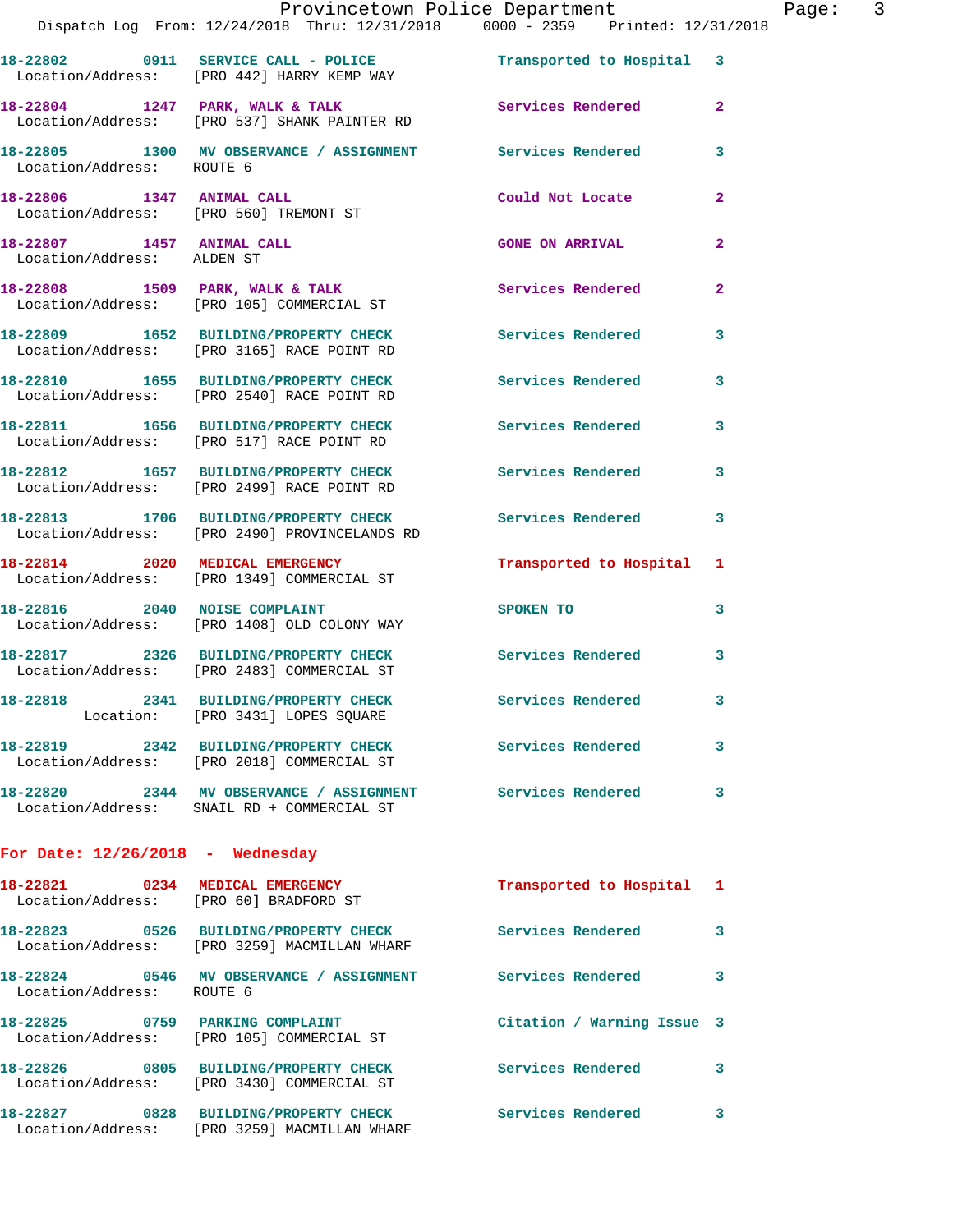|                                                                            | 18-22828 0837 BUILDING/PROPERTY CHECK<br>Location/Address: [PRO 526] RYDER ST EXT                       | Services Rendered 3        |                         |
|----------------------------------------------------------------------------|---------------------------------------------------------------------------------------------------------|----------------------------|-------------------------|
|                                                                            | 18-22829 0857 BUILDING/PROPERTY CHECK<br>Location/Address: [PRO 106] COMMERCIAL ST                      | Services Rendered          | 3                       |
|                                                                            | 18-22830 0906 BUILDING/PROPERTY CHECK<br>Location/Address: [PRO 2898] JEROME SMITH RD                   | <b>Services Rendered</b>   | $\overline{\mathbf{3}}$ |
|                                                                            | 18-22832 0916 BUILDING/PROPERTY CHECK<br>Location/Address: [PRO 564] BAYBERRY AVE                       | BLDG/PROP Checked/Secure 3 |                         |
|                                                                            | 18-22831 0917 BUILDING/PROPERTY CHECK<br>Location/Address: [PRO 2540] RACE POINT RD                     | <b>Services Rendered</b> 3 |                         |
| Location/Address: COMMERCIAL ST                                            | 18-22833 0921 DISTURBANCE - FIGHT / ARGUMENT SPOKEN TO                                                  |                            | 1                       |
|                                                                            | 18-22834 0946 PARKING COMPLAINT<br>Location/Address: [PRO 1196] BRADFORD ACRES RD                       | SPOKEN TO                  | 3                       |
| 18-22835 1128 MEDICAL EMERGENCY                                            | Location/Address: [PRO 950] HOLWAY AVE                                                                  | Transported to Hospital 1  |                         |
|                                                                            | 18-22838 1216 PARK, WALK & TALK<br>Location/Address: [PRO 2645] SHANK PAINTER RD                        | Services Rendered          | $\mathbf{2}$            |
|                                                                            | 18-22839 1331 BUILDING/PROPERTY CHECK<br>Location/Address: [PRO 2483] COMMERCIAL ST                     | Services Rendered          | $\mathbf{3}$            |
| 18-22840 1338 MV DISABLED                                                  | Location/Address: ROUTE 6 + HOWLAND ST                                                                  | Services Rendered          | $\mathbf{2}$            |
| 18-22842 1351 ASSIST CITIZEN                                               |                                                                                                         | Services Rendered          | 3                       |
|                                                                            | Location/Address: [PRO 112] COMMERCIAL ST<br>18-22872 1500 PARK, WALK & TALK                            | SPOKEN TO                  | $\mathbf{2}$            |
| 18-22843 1504 FOLLOW UP                                                    | Location/Address: [PRO 2277] BRADFORD ST                                                                | No Action Required         | $\mathbf{2}$            |
|                                                                            | Location/Address: [PRO 542] SHANK PAINTER RD<br>18-22846 1515 LARCENY / FORGERY / FRAUD                 | Services Rendered 2        |                         |
|                                                                            | Location/Address: [PRO 2277] BRADFORD ST                                                                |                            |                         |
|                                                                            | 18-22844 1534 PARK, WALK & TALK<br>Location/Address: [PRO 204] COMMERCIAL ST                            | Services Rendered          | $\mathbf{2}$            |
| 18-22845 1553 MV DISABLED                                                  | Location: [PRO 3672] TOWN LINE I/B                                                                      | No Action Required         | $\mathbf{2}$            |
|                                                                            | 18-22847 1601 MV OBSERVANCE / ASSIGNMENT Services Rendered<br>Location/Address: ROUTE 6 + MAYFLOWER AVE |                            | $\mathbf{3}$            |
| 18-22848 1613 FOLLOW UP                                                    | Location/Address: [PRO 542] SHANK PAINTER RD                                                            | SPOKEN TO                  | $\mathbf{2}$            |
| 18-22849 1622 ANIMAL CALL                                                  | Location/Address: [PRO 1939] SOMERSET RD                                                                | Services Rendered          | $\mathbf{2}$            |
| 18-22850 1641 SUSPICIOUS ACTIVITY<br>Location/Address: [PRO 878] CONANT ST |                                                                                                         | Services Rendered          | $\mathbf{2}$            |
| 18-22854 1700 FOLLOW UP                                                    | Location/Address: [PRO 542] SHANK PAINTER RD                                                            | No Action Required         | $\mathbf{2}$            |
| 18-22852 1715 FOLLOW UP                                                    | Location/Address: [PRO 542] SHANK PAINTER RD                                                            | No Action Required         | $\mathbf{2}$            |
|                                                                            | 18-22851 1719 MV OBSERVANCE / ASSIGNMENT Services Rendered 3                                            |                            |                         |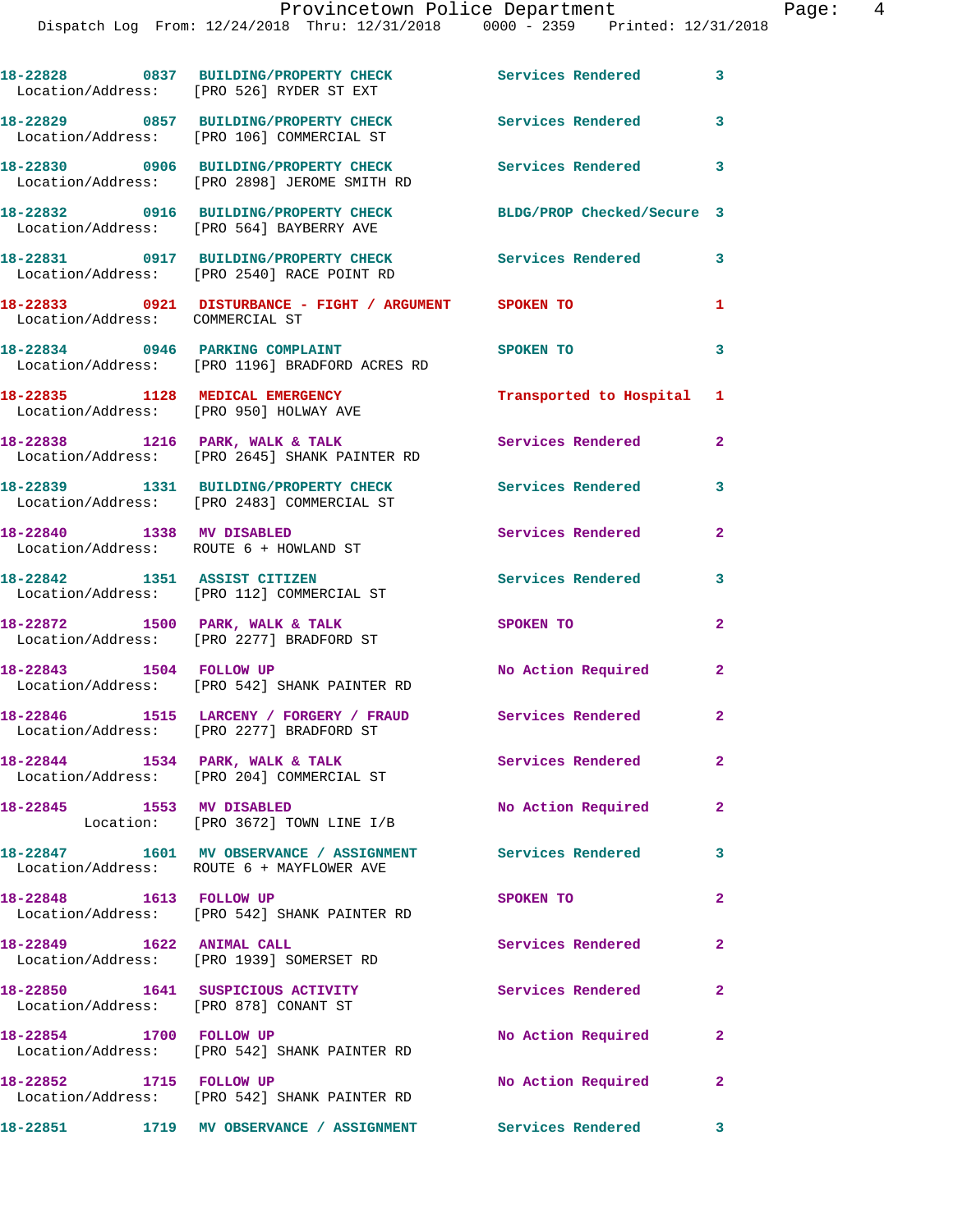|                                                        | Provincetown Police Department<br>Dispatch Log From: 12/24/2018 Thru: 12/31/2018 0000 - 2359 Printed: 12/31/2018 |                            |              |
|--------------------------------------------------------|------------------------------------------------------------------------------------------------------------------|----------------------------|--------------|
| Location/Address: SHANK PAINTER RD                     |                                                                                                                  |                            |              |
|                                                        | 18-22853 1724 BUILDING/PROPERTY CHECK Services Rendered<br>Location/Address: [PRO 2490] PROVINCELANDS RD         |                            | 3            |
|                                                        | 18-22855 1729 BUILDING/PROPERTY CHECK Services Rendered<br>Location/Address: [PRO 3165] RACE POINT RD            |                            | 3            |
|                                                        | 18-22856 1731 BUILDING/PROPERTY CHECK<br>Location/Address: [PRO 2540] RACE POINT RD                              | <b>Services Rendered</b>   | 3            |
|                                                        | 18-22857 1734 BUILDING/PROPERTY CHECK<br>Location/Address: [PRO 517] RACE POINT RD                               | <b>Services Rendered</b>   | 3            |
|                                                        | 18-22858 1735 BUILDING/PROPERTY CHECK<br>Location/Address: [PRO 2499] RACE POINT RD                              | Services Rendered          | 3            |
|                                                        | 18-22859 1739 BUILDING/PROPERTY CHECK Services Rendered<br>Location/Address: [PRO 2551] PROVINCELANDS RD         |                            | 3            |
|                                                        | 18-22860 1745 BUILDING/PROPERTY CHECK<br>Location/Address: [PRO 3259] MACMILLAN WHARF                            | Services Rendered          | 3            |
|                                                        | 18-22861 1753 MV OBSERVANCE / ASSIGNMENT<br>Location/Address: HOWLAND ST + BRADFORD ST                           | No Action Required         | 3            |
| Location/Address: [PRO 2521] ROUTE 6                   | 18-22862 1756 MV OBSERVANCE / ASSIGNMENT No Action Required                                                      |                            | 3            |
|                                                        | 18-22863 1756 AIRCRAFT EMERGENCY<br>Location/Address: [PRO 516] RACE POINT RD                                    | Services Rendered          | $\mathbf{2}$ |
| 18-22864 1905 PARKING COMPLAINT                        | Location/Address: [PRO 1196] BRADFORD ACRES RD                                                                   | Services Rendered          | 3            |
| 18-22865 1929 MV STOP<br>Refer To Citation: 18-1408-CN | Location/Address: [PRO 539] SHANK PAINTER RD                                                                     | <b>VERBAL WARNING</b>      | 3            |
|                                                        | 18-22866 2001 ASSIST CITIZEN<br>Location/Address: [PRO 105] COMMERCIAL ST                                        | Services Rendered          | 3            |
|                                                        | 18-22867 2003 PARK, WALK & TALK<br>Location/Address: [PRO 539] SHANK PAINTER RD                                  | Services Rendered          | $\mathbf{2}$ |
|                                                        | 18-22868 2054 BUILDING/PROPERTY CHECK<br>Location/Address: [PRO 1143] WEST VINE ST                               | BLDG/PROP Checked/Secure 3 |              |
|                                                        | 18-22869 2141 MV OBSERVANCE / ASSIGNMENT<br>Location/Address: BRADFORD ST + HOWLAND ST                           | Services Rendered          | 3            |
| 18-22870 2152 MV STOP                                  | Location/Address: BRADFORD ST + PRINCE ST<br>Refer To Citation: 18-1409-CN                                       | <b>VERBAL WARNING</b>      | 3            |
|                                                        | 18-22871 2203 BUILDING/PROPERTY CHECK<br>Location/Address: [PRO 526] RYDER ST EXT                                | <b>Services Rendered</b>   | 3            |
| Location/Address: [PRO 512] PRINCE ST                  | 18-22873 2339 BUILDING/PROPERTY CHECK                                                                            | BLDG/PROP Checked/Secure 3 |              |
|                                                        | 18-22874 2352 TRAFFIC CONTROL<br>Location/Address: [PRO 379] COMMERCIAL ST                                       | Services Rendered          | 3            |
| For Date: $12/27/2018$ - Thursday                      |                                                                                                                  |                            |              |
| 18-22875 0037 ASSIST CITIZEN                           | Location/Address: [PRO 2989] COMMERCIAL ST                                                                       | Services Rendered          | 3            |

**18-22876 0051 MV OBSERVANCE / ASSIGNMENT Services Rendered 3** 

Page: 5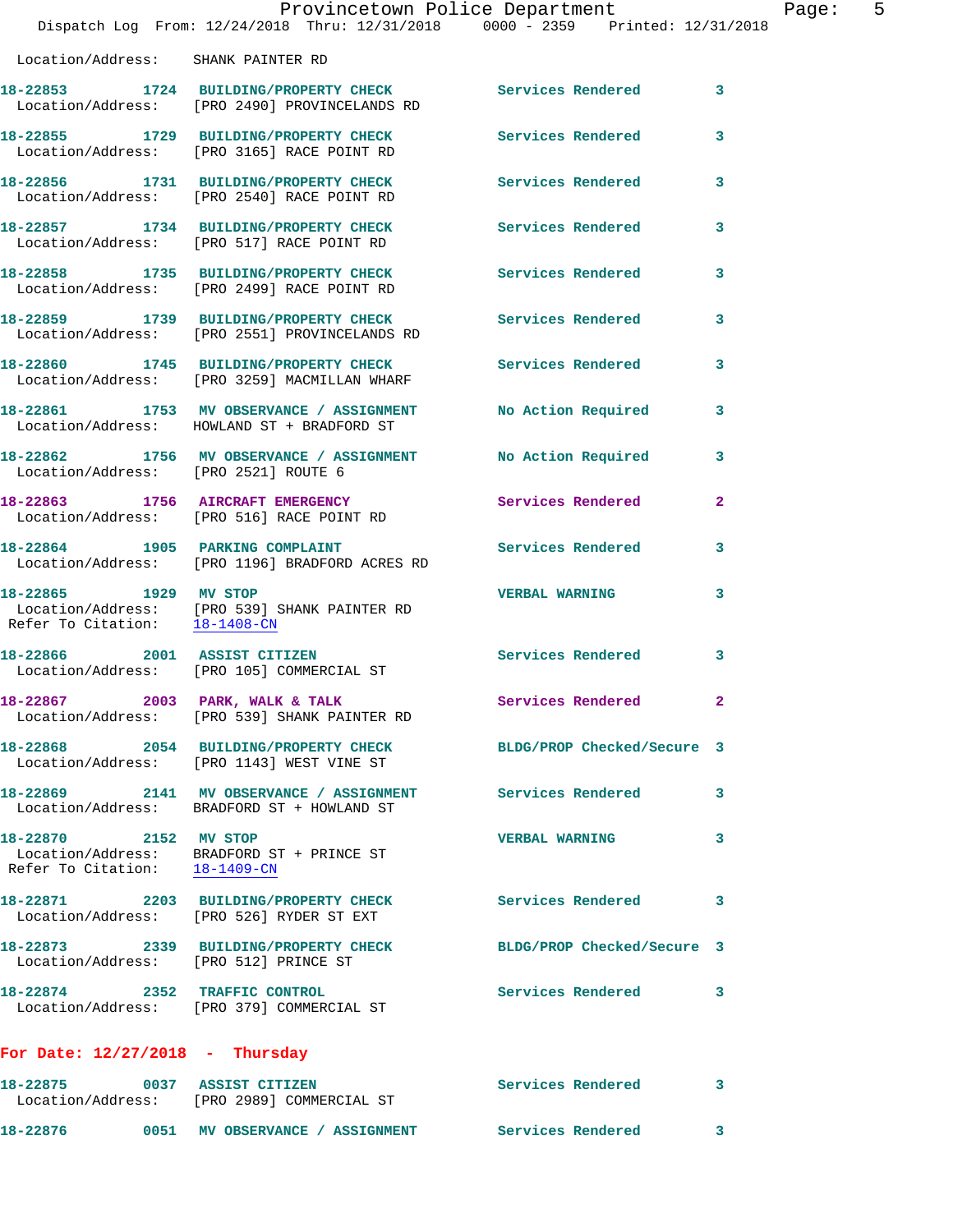|                                      | Provincetown Police Department<br>Dispatch Log From: 12/24/2018 Thru: 12/31/2018 0000 - 2359 Printed: 12/31/2018 |                           |              | Page: 6 |  |
|--------------------------------------|------------------------------------------------------------------------------------------------------------------|---------------------------|--------------|---------|--|
|                                      | Location/Address: [PRO 94] BRADFORD ST                                                                           |                           |              |         |  |
|                                      | 18-22878 0201 BUILDING/PROPERTY CHECK BLDG/PROP Checked/Secure 3<br>Location/Address: [PRO 516] RACE POINT RD    |                           |              |         |  |
|                                      | 18-22877 0206 MEDICAL EMERGENCY<br>Location/Address: [PRO 2117] WINTHROP PL                                      | Transported to Hospital 1 |              |         |  |
|                                      | 18-22880 0253 BUILDING/PROPERTY CHECK Services Rendered 3<br>Location/Address: [PRO 3259] MACMILLAN WHARF        |                           |              |         |  |
|                                      | 18-22881 0311 MV OBSERVANCE / ASSIGNMENT No Action Required 3<br>Location/Address: [PRO 2577] BRADFORD ST        |                           |              |         |  |
|                                      | 18-22883 0346 BUILDING/PROPERTY CHECK Services Rendered 3<br>Location/Address: [PRO 3030] TIN PAN ALLEY RD       |                           |              |         |  |
| Location/Address: ROUTE 6 + SNAIL RD | 18-22884 0502 MV OBSERVANCE / ASSIGNMENT Services Rendered 3                                                     |                           |              |         |  |
| Location/Address: [PRO 3921] ROUTE 6 | 18-22885 0555 BUILDING/PROPERTY CHECK BLDG/PROP Checked/Secure 3                                                 |                           |              |         |  |
|                                      | 18-22886 0737 GENERAL INFO<br>Location/Address: [PRO 542] SHANK PAINTER RD                                       | Services Rendered 3       |              |         |  |
|                                      | 18-22887 0755 MV OBSERVANCE / ASSIGNMENT Services Rendered 3<br>Location/Address: COMMERCIAL ST + SNAIL RD       |                           |              |         |  |
|                                      | 18-22888 0832 BUILDING/PROPERTY CHECK<br>Location/Address: [PRO 2490] PROVINCELANDS RD                           | Services Rendered         | $\mathbf{3}$ |         |  |
|                                      | 18-22889 0836 BUILDING/PROPERTY CHECK Services Rendered 3<br>Location/Address: [PRO 2493] BRADFORD ST            |                           |              |         |  |
|                                      | 18-22890 0845 BUILDING/PROPERTY CHECK Services Rendered 3<br>Location/Address: [PRO 2977] COMMERCIAL ST          |                           |              |         |  |
| 18-22891 0848 GENERAL INFO           | Location/Address: [PRO 537] SHANK PAINTER RD                                                                     | SPOKEN TO                 | 3            |         |  |
|                                      | 18-22892 0851 LOST PROPERTY<br>Location/Address: [PRO 542] STANDISH ST                                           | Services Rendered         | $\mathbf{3}$ |         |  |
|                                      | 18-22894 0857 BUILDING/PROPERTY CHECK Services Rendered<br>Location/Address: [PRO 526] RYDER ST EXT              |                           | $\mathbf{3}$ |         |  |
|                                      | 18-22896 0925 BUILDING/PROPERTY CHECK<br>Location/Address: [PRO 2977] COMMERCIAL ST                              | Services Rendered 3       |              |         |  |
|                                      | 18-22897 0944 BUILDING/PROPERTY CHECK Services Rendered 3<br>Location/Address: [PRO 526] RYDER ST EXT            |                           |              |         |  |
|                                      | 18-22898 0950 PARKING COMPLAINT<br>Location/Address: [PRO 1592] PEARL ST                                         | Services Rendered 3       |              |         |  |
| 18-22907 1015 FOLLOW UP              | Location/Address: [PRO 542] SHANK PAINTER RD                                                                     | SPOKEN TO                 | $\mathbf{2}$ |         |  |
|                                      | 18-22900 1016 BUILDING/PROPERTY CHECK BLDG/PROP Checked/Secure 3<br>Location/Address: [PRO 2849] COMMERCIAL ST   |                           |              |         |  |
|                                      | 18-22902 1056 MEDICAL EMERGENCY<br>Location/Address: [PRO 1696] BAYBERRY AVE                                     | Transported to Hospital 1 |              | 1       |  |
|                                      | 18-22903 1109 MV OBSERVANCE / ASSIGNMENT Services Rendered 3<br>Location/Address: BRADFORD ST + STANDISH ST      |                           |              |         |  |
|                                      | 18-22905 1134 PARK, WALK & TALK<br>Location/Address: [PRO 3870] COMMERCIAL ST                                    | Services Rendered 2       |              |         |  |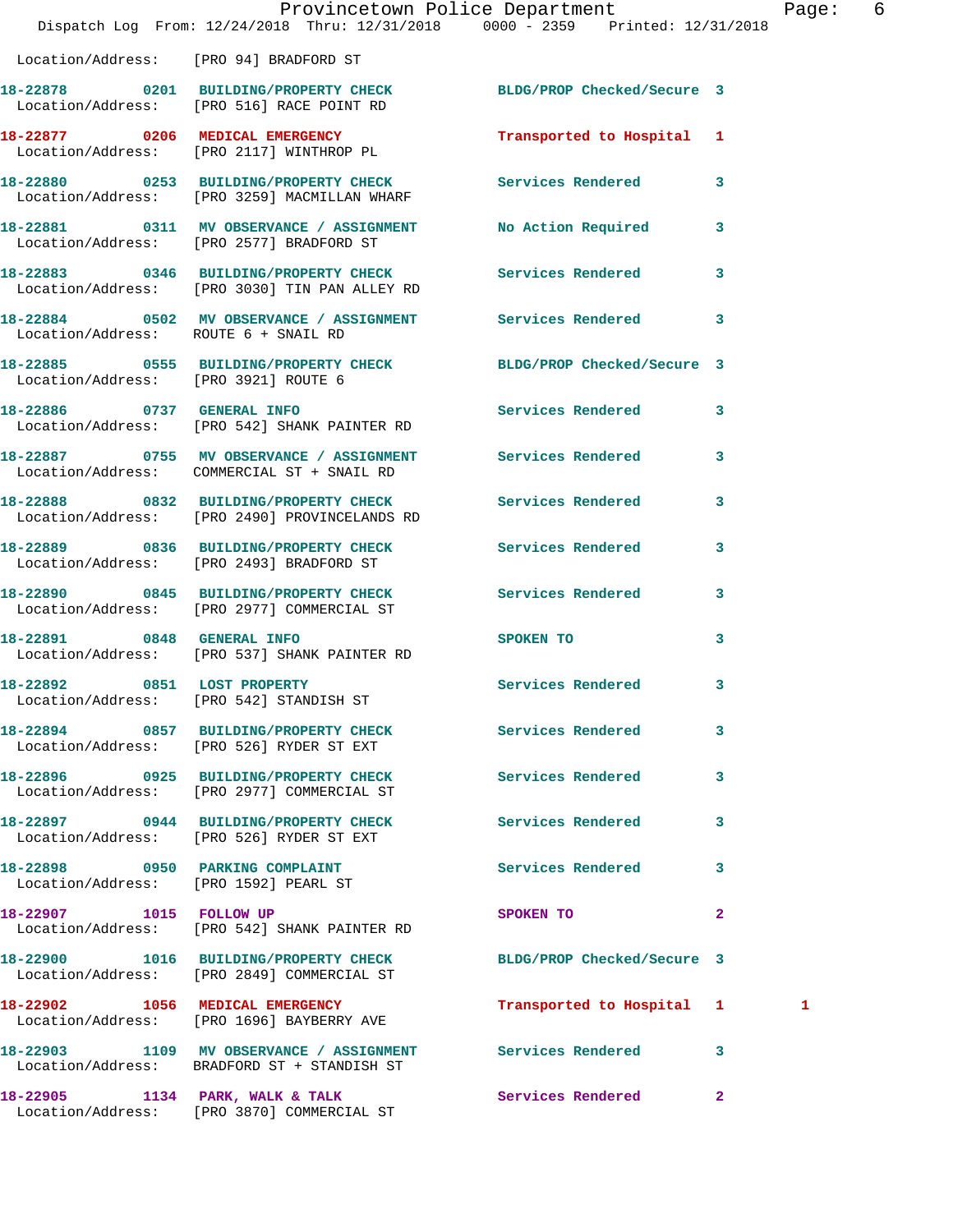|                                                                                                | Dispatch Log From: 12/24/2018 Thru: 12/31/2018 0000 - 2359 Printed: 12/31/2018                              | Provincetown Police Department                      |              | Page: $7$ |  |
|------------------------------------------------------------------------------------------------|-------------------------------------------------------------------------------------------------------------|-----------------------------------------------------|--------------|-----------|--|
|                                                                                                |                                                                                                             |                                                     |              |           |  |
|                                                                                                | 18-22908 1157 BUILDING/PROPERTY CHECK Services Rendered<br>Location/Address: [PRO 1061] PILGRIM HEIGHTS RD  |                                                     | $\mathbf{3}$ |           |  |
| 18-22909 1212 LOST PROPERTY                                                                    | Location/Address: [PRO 3296] SHANK PAINTER RD                                                               | SPOKEN TO                                           | 3            |           |  |
|                                                                                                | 18-22911 1253 PARKING COMPLAINT<br>Location/Address: [PRO 105] COMMERCIAL ST                                | Services Rendered                                   | 3            |           |  |
| 18-22928 1330 GENERAL INFO                                                                     | Location/Address: ATLANTIC AVE + COMMERCIAL ST                                                              | SPOKEN TO                                           | 3            |           |  |
|                                                                                                | 18-22912 1337 FOLLOW UP<br>Location/Address: [PRO 3721] MAYFLOWER ST                                        | SPOKEN TO                                           | $\mathbf{2}$ |           |  |
| Refer To Accident: 18-138-AC<br>Refer To Field Int: 18-50-FI                                   | 18-22913 1405 MV COLLISION<br>Location/Address: [PRO 4004] COMMERCIAL ST                                    | <b>SPOKEN TO</b>                                    | $\mathbf{1}$ |           |  |
|                                                                                                | 18-22914 1411 MEDICAL EMERGENCY<br>Location/Address: [PRO 1288] BRADFORD ST                                 | Transported to Hospital 1                           |              |           |  |
|                                                                                                |                                                                                                             | Services Rendered                                   | $\mathbf{2}$ |           |  |
|                                                                                                | 18-22919 1538 ALARM - FIRE<br>Location/Address: [PRO 287] COMMERCIAL ST                                     | False Alarm <b>Exercise Service Service Service</b> | 1            |           |  |
|                                                                                                | 18-22921 1627 MV OBSERVANCE / ASSIGNMENT Services Rendered<br>Location/Address: [PRO 2513] ROUTE 6          |                                                     | 3            |           |  |
|                                                                                                | 18-22922 1645 BUILDING/PROPERTY CHECK Services Rendered<br>Location/Address: [PRO 3165] RACE POINT RD       |                                                     | 3            |           |  |
|                                                                                                | 18-22923 1647 BUILDING/PROPERTY CHECK Services Rendered 3<br>Location/Address: [PRO 2540] RACE POINT RD     |                                                     |              |           |  |
|                                                                                                | 18-22924 1649 BUILDING/PROPERTY CHECK Services Rendered<br>Location/Address: [PRO 517] RACE POINT RD        |                                                     | 3            |           |  |
|                                                                                                | 18-22925 1652 BUILDING/PROPERTY CHECK Services Rendered 3<br>Location/Address: [PRO 2499] RACE POINT RD     |                                                     |              |           |  |
| 18-22926 1655 MV STOP<br>Refer To Citation: 18-1410-CN                                         | Location/Address: COMMERCIAL ST + ALLERTON ST                                                               | <b>VERBAL WARNING</b>                               | 3            |           |  |
|                                                                                                | 18-22927 1701 BUILDING/PROPERTY CHECK<br>Location/Address: [PRO 2551] PROVINCELANDS RD                      | Services Rendered                                   | 3            |           |  |
| 18-22929 1712 FIRE - OTHER                                                                     | Location/Address: [PRO 1423] PLEASANT ST                                                                    | Services Rendered                                   | 1            |           |  |
| 18-22931 1740 FOLLOW UP                                                                        | Location/Address: [PRO 542] SHANK PAINTER RD                                                                | FOLLOW UP                                           | 2            |           |  |
| 18-22932 1831 MV STOP<br>Location/Address: [PRO 80] CARVER ST<br>Refer To Citation: 18-1411-CN |                                                                                                             | <b>VERBAL WARNING</b>                               | 3            |           |  |
| 18-22933 1843 FOLLOW UP                                                                        | Location/Address: [PRO 2277] BRADFORD ST                                                                    | <b>FOLLOW UP</b>                                    | $\mathbf{2}$ |           |  |
|                                                                                                | 18-22934 1843 MV OBSERVANCE / ASSIGNMENT Services Rendered<br>Location/Address: [PRO 1892] SHANK PAINTER RD |                                                     | 3            |           |  |
| 18-22936 1910 NOISE COMPLAINT                                                                  | Location/Address: [PRO 1201] CAPTAIN BERTIES WAY                                                            | SPOKEN TO                                           | 3            |           |  |
| 18-22937                                                                                       | 1919 MV STOP                                                                                                | <b>VERBAL WARNING</b>                               | 3            |           |  |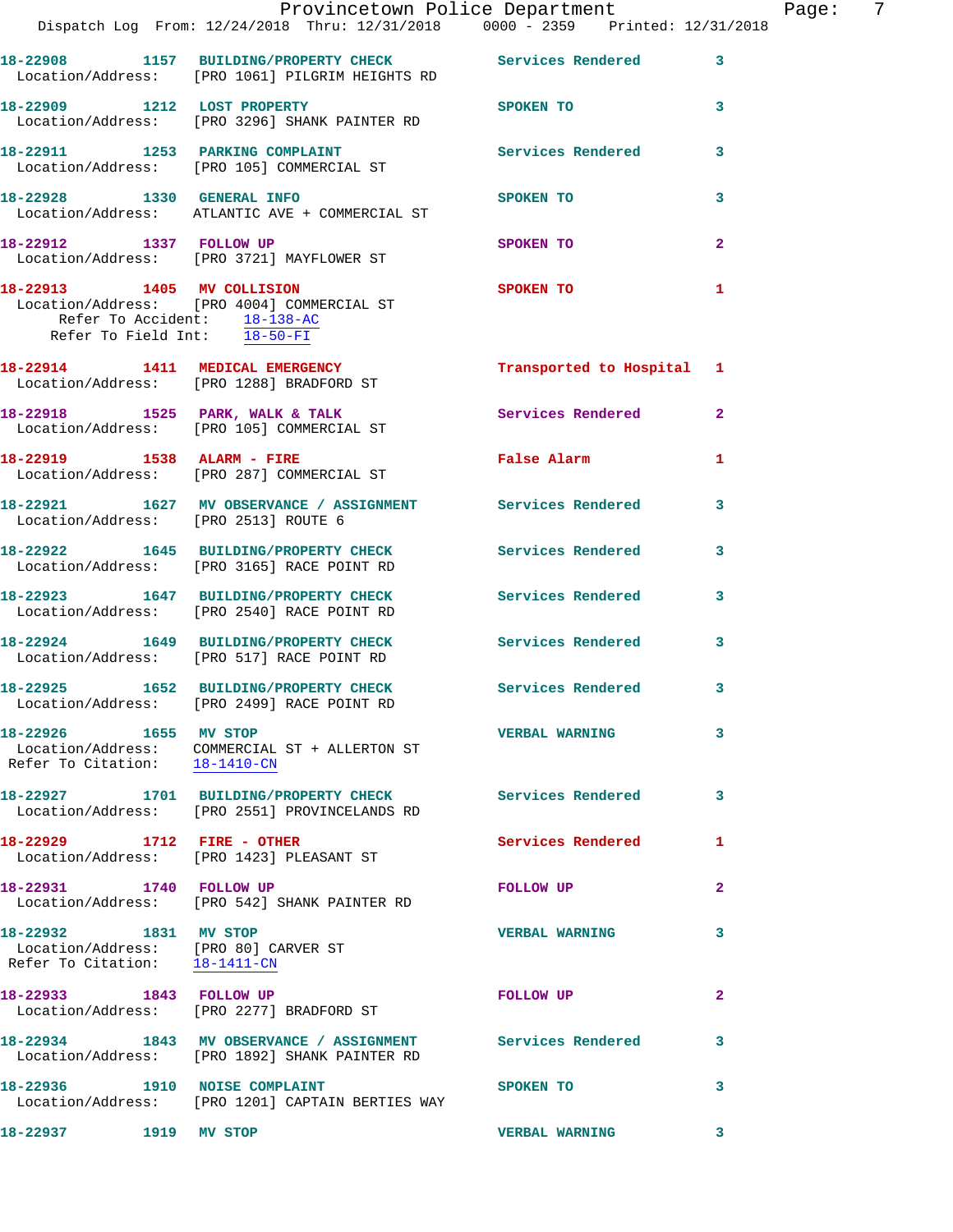|                                                        | Provincetown Police Department<br>Dispatch Log From: 12/24/2018 Thru: 12/31/2018 0000 - 2359 Printed: 12/31/2018 |                            |              |
|--------------------------------------------------------|------------------------------------------------------------------------------------------------------------------|----------------------------|--------------|
| Refer To Citation: 18-1412-CN                          | Location/Address: SHANK PAINTER RD + BROWNE ST                                                                   |                            |              |
|                                                        | 18-22938 1948 MV OBSERVANCE / ASSIGNMENT Services Rendered<br>Location/Address: ROUTE 6 + SHANK PAINTER RD       |                            | 3            |
|                                                        | 18-22939 1949 MV OBSERVANCE / ASSIGNMENT Services Rendered<br>Location/Address: COMMERCIAL ST + SNAIL RD         |                            | 3            |
| 18-22941 2024 MV STOP<br>Refer To Citation: 18-1413-CN | Location/Address: [PRO 3296] SHANK PAINTER RD                                                                    | <b>VERBAL WARNING</b>      | 3            |
| 18-22942 2033 MV STOP<br>Refer To Citation: 18-1414-CN | Location/Address: [PRO 57] BRADFORD ST                                                                           | <b>VERBAL WARNING</b>      | 3            |
| Location/Address: [PRO 2518] ROUTE 6                   | 18-22943 2202 MV OBSERVANCE / ASSIGNMENT Services Rendered                                                       |                            | 3            |
|                                                        | 18-22944 2221 BUILDING/PROPERTY CHECK<br>Location/Address: [PRO 447] JEROME SMITH RD                             | BLDG/PROP Checked/Secure 3 |              |
|                                                        | 18-22945 2223 BUILDING/PROPERTY CHECK<br>Location/Address: [PRO 519] RACE POINT RD                               | BLDG/PROP Checked/Secure 3 |              |
|                                                        | 18-22946 2305 MEDICAL EMERGENCY<br>Location/Address: [PRO 221] COMMERCIAL ST                                     | Transported to Hospital    | 1            |
|                                                        | 18-22948 2322 PARK, WALK & TALK<br>Location/Address: [PRO 105] COMMERCIAL ST                                     | <b>Services Rendered</b>   | $\mathbf{2}$ |
| For Date: $12/28/2018$ - Friday                        |                                                                                                                  |                            |              |
| 18-22949 0004 BAR CHECK                                | Location/Address: [PRO 3443] COMMERCIAL ST                                                                       | BLDG/PROP Checked/Secure 2 |              |
|                                                        | 18-22950 0018 BUILDING/PROPERTY CHECK<br>Location/Address: [PRO 2206] PILGRIMS LANDING                           | Services Rendered          | 3            |
| 0031<br>18-22951                                       | <b>BUILDING/PROPERTY CHECK</b><br>Location/Address: [PRO 1989] COMMERCIAL ST                                     | BLDG/PROP Checked/Secure 3 |              |
|                                                        | 18-22952 0039 MV OBSERVANCE / ASSIGNMENT Services Rendered<br>Location/Address: BRADFORD ST + HOWLAND ST         |                            | 3            |
|                                                        | 18-22953 0100 MV OBSERVANCE / ASSIGNMENT Services Rendered<br>Location/Address: [PRO 94] BRADFORD ST             |                            | 3            |
|                                                        | 18-22954 0108 BUILDING/PROPERTY CHECK Services Rendered<br>Location/Address: [PRO 3030] TIN PAN ALLEY RD         |                            | 3            |
|                                                        | 18-22955 0142 BUILDING/PROPERTY CHECK Services Rendered<br>Location/Address: [PRO 3259] MACMILLAN WHARF          |                            | 3            |
| 18-22956 0144 MV STOP                                  | Location/Address: [PRO 2521] ROUTE 6<br>Refer To Citation: 18-1415-CN                                            | <b>VERBAL WARNING</b>      | 3            |
|                                                        | 18-22957 0320 BUILDING/PROPERTY CHECK<br>Location/Address: [PRO 517] RACE POINT RD                               | BLDG/PROP Checked/Secure 3 |              |
|                                                        | 18-22958 0329 BUILDING/PROPERTY CHECK<br>Location/Address: [PRO 515] RACE POINT RD                               | BLDG/PROP Checked/Secure 3 |              |
|                                                        | 18-22959 0406 BUILDING/PROPERTY CHECK<br>Location/Address: [PRO 440] HARRY KEMP WAY                              | BLDG/PROP Checked/Secure 3 |              |
|                                                        | 18-22960 0519 BUILDING/PROPERTY CHECK                                                                            | <b>Services Rendered</b>   | 3            |

Location/Address: [PRO 564] BAYBERRY AVE

Page: 8<br>2018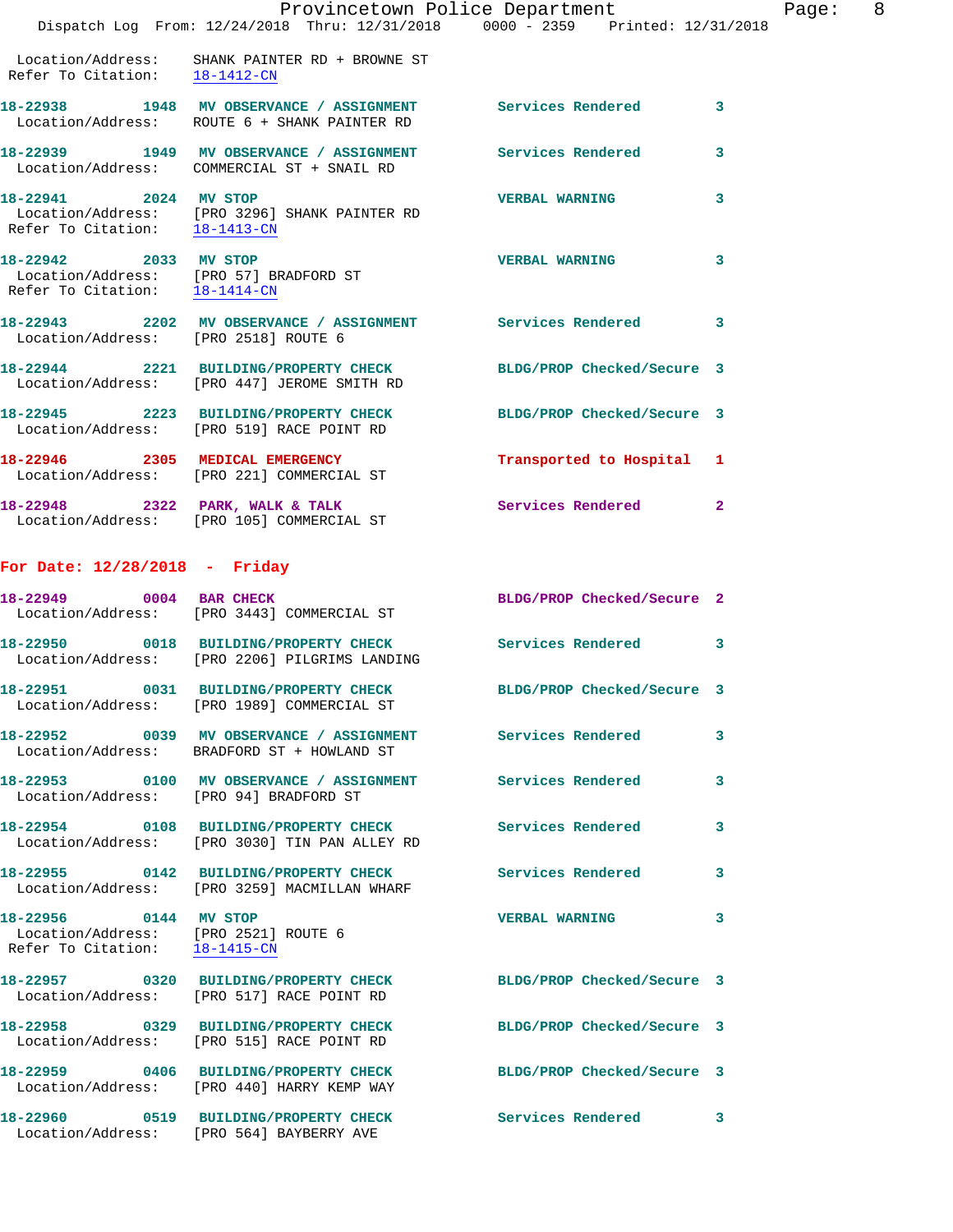**18-22961 0541 MV OBSERVANCE / ASSIGNMENT Services Rendered 3**  Location/Address: SHANK PAINTER RD + JEROME SMITH RD 18-22962 0815 PARK, WALK & TALK **Services Rendered** 2 Location/Address: COMMERCIAL ST **18-22963 0843 MEDICAL EMERGENCY Transported to Hospital 1**  Location/Address: [PRO 2149] COMMERCIAL ST **18-22965 0915 MEDICAL EMERGENCY Services Rendered 1**  Location/Address: [PRO 726] BRADFORD ST **18-22966 0935 MV OBSERVANCE / ASSIGNMENT Services Rendered 3**  Location/Address: SNAIL RD + COMMERCIAL ST **18-22967 0937 BUILDING/PROPERTY CHECK Services Rendered 3**  Location/Address: [PRO 2494] BRADFORD ST **18-22968 0948 BUILDING/PROPERTY CHECK Services Rendered 3**  Location/Address: [PRO 2977] COMMERCIAL ST **18-22969 1004 MV STOP VERBAL WARNING 3**  Location/Address: [PRO 2520] PRINCE ST Refer To Citation: 18-1416-CN **18-22970 1018 MV OBSERVANCE / ASSIGNMENT Services Rendered 3**  Location/Address: ROUTE 6 + SNAIL RD **18-22972 1146 GENERAL INFO Services Rendered 3**  Location/Address: [PRO 542] SHANK PAINTER RD **18-22974 1206 BUILDING/PROPERTY CHECK BLDG/PROP Checked/Secure 3**  Location/Address: [PRO 526] RYDER ST EXT **18-22975 1218 PARK, WALK & TALK Services Rendered 2**  Location/Address: [PRO 3317] CEMETERY RD **18-22976 1256 BUILDING/PROPERTY CHECK Services Rendered 3**  Location/Address: [PRO 1119] WAREHAM ST **18-22977 1302 MEDICAL EMERGENCY Services Rendered 1**  Location/Address: [PRO 726] BRADFORD ST 18-22979 1328 LOST PROPERTY **18-22979** Services Rendered 3 Location/Address: [PRO 542] SHANK PAINTER RD **18-22978 1331 BUILDING/PROPERTY CHECK Services Rendered 3**  Location/Address: [PRO 3259] MACMILLAN WHARF **18-22982 1416 MEDICAL EMERGENCY Services Rendered 1**  Location/Address: [PRO 781] CAPTAIN BERTIES WAY **18-22983 1424 FOLLOW UP Services Rendered 2**  Location/Address: [PRO 542] SHANK PAINTER RD **18-22984 1503 HARASSMENT / THREATS Services Rendered 2**  Location/Address: [PRO 3222] ALDEN ST **18-22985 1519 PARK, WALK & TALK No Action Required 2**  Location/Address: [PRO 516] RACE POINT RD **18-22986 1531 MEDICAL EMERGENCY PATIENT REFUSAL 1**  Location/Address: [PRO 1560] CONANT ST **18-22987 1539 ASSIST CITIZEN Services Rendered 3** 

Location/Address: [PRO 1615] BANGS ST

**18-22988 1604 BUILDING/PROPERTY CHECK BLDG/PROP Checked/Secure 3**  Location/Address: [PRO 515] RACE POINT RD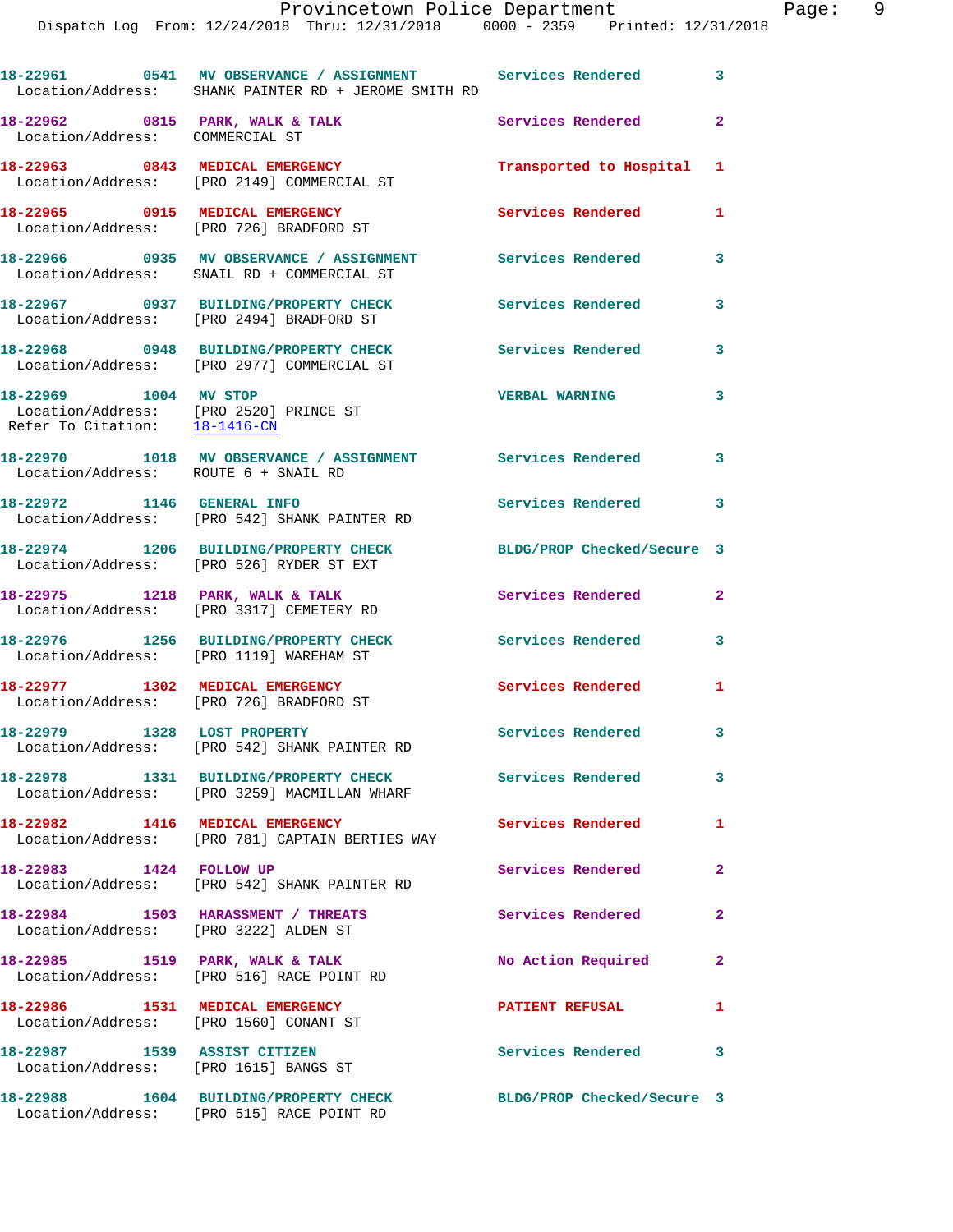|                                                                                                  | Provincetown Police Department<br>Dispatch Log From: 12/24/2018 Thru: 12/31/2018 0000 - 2359 Printed: 12/31/2018 |                          |              |
|--------------------------------------------------------------------------------------------------|------------------------------------------------------------------------------------------------------------------|--------------------------|--------------|
|                                                                                                  | 18-22989 1604 MV COMPLAINT<br>Location/Address: [PRO 4030] STABLE PATH                                           | Vehicle Towed            | $\mathbf{2}$ |
| 18-22990 1631 ALARM - GENERAL                                                                    | Location/Address: [PRO 198] COMMERCIAL ST                                                                        | False Alarm Weather (No  | 1            |
| 18-22991 1639 MEDICAL EMERGENCY<br>Location/Address: [PRO 3222] ALDEN ST                         |                                                                                                                  | <b>PATIENT REFUSAL</b>   | 1            |
| 18-22993 1712 FOLLOW UP                                                                          | Location/Address: [PRO 4030] STABLE PATH                                                                         | No Action Required       | $\mathbf{2}$ |
| 18-22994 1725 LOST PROPERTY<br>Location/Address: [PRO 546] ROUTE 6                               |                                                                                                                  | <b>Services Rendered</b> | 3            |
|                                                                                                  | 18-22995 1816 PARK, WALK & TALK<br>Location/Address: [PRO 204] COMMERCIAL ST                                     | Services Rendered        | 3            |
|                                                                                                  | 18-22997 1951 MV OBSERVANCE / ASSIGNMENT<br>Location/Address: [PRO 1892] SHANK PAINTER RD                        | <b>Services Rendered</b> | 3            |
| 18-22998 1959 MV STOP<br>Location/Address: ROUTE 6 + HOWLAND ST<br>Refer To Citation: 18-1417-CN |                                                                                                                  | <b>VERBAL WARNING</b>    | 3            |
| 18-22999 2007 MV STOP<br>Refer To Citation: 18-1418-CN                                           | Location/Address: [PRO 3670] SHANK PAINTER RD                                                                    | <b>VERBAL WARNING</b>    | 3            |
| 18-23000 2009 MV STOP<br>Refer To Citation: 18-1419-CN                                           | Location/Address: COMMERCIAL ST + BANGS ST                                                                       | <b>VERBAL WARNING</b>    | 3            |
| 18-23001 2027 MV STOP                                                                            | Location/Address: SHANK PAINTER RD + JEROME SMITH RD<br>Refer To Citation: $18-1420$ -CN                         | <b>VERBAL WARNING</b>    | 3            |
| 2031 MV STOP<br>18-23002<br>Refer To Citation: 18-1421-CN                                        | Location/Address: CEMETERY RD + OFF CEMETERY RD                                                                  | <b>VERBAL WARNING</b>    | 3            |
| 18-23003 2048 MEDICAL EMERGENCY                                                                  | Location/Address: [PRO 272] COMMERCIAL ST                                                                        | Transported to Hospital  | 1            |
| 18-23004 2101 MV STOP<br>Refer To Citation: 18-1422-CN                                           | Location/Address: BRADFORD ST + PRINCE ST                                                                        | <b>VERBAL WARNING</b>    | 3            |
| 18-23006 2107 MV STOP                                                                            | Location/Address: CONWELL ST + HARRY KEMP WAY<br>Refer To Citation: 18-1423-CN                                   | <b>VERBAL WARNING</b>    | 3            |
|                                                                                                  | 18-23007 2112 PARK, WALK & TALK<br>Location/Address: [PRO 208] COMMERCIAL ST                                     | <b>Services Rendered</b> | 3            |
| 18-23008 2121 MV STOP<br>Refer To Citation: 18-1424-CN                                           | Location/Address: [PRO 2512] JEROME SMITH RD                                                                     | <b>VERBAL WARNING</b>    | 3            |
| 18-23009 2133 PARKING COMPLAINT                                                                  | Location/Address: [PRO 961] JOHNSON ST                                                                           | <b>GONE ON ARRIVAL</b>   | 3            |
| 18-23010                                                                                         | 2143 BUILDING/PROPERTY CHECK<br>Location/Address: [PRO 3259] MACMILLAN WHARF                                     | Services Rendered        | 3            |
| 18-23011 2205 MV STOP<br>Location/Address: [PRO 2561] CENTER ST<br>Refer To Citation: 18-1425-CN |                                                                                                                  | <b>VERBAL WARNING</b>    | 3            |
|                                                                                                  |                                                                                                                  |                          |              |

**18-23012 2223 BUILDING/PROPERTY CHECK Services Rendered 3**  Location/Address: [PRO 2483] COMMERCIAL ST

Page:  $10$ <br> $18$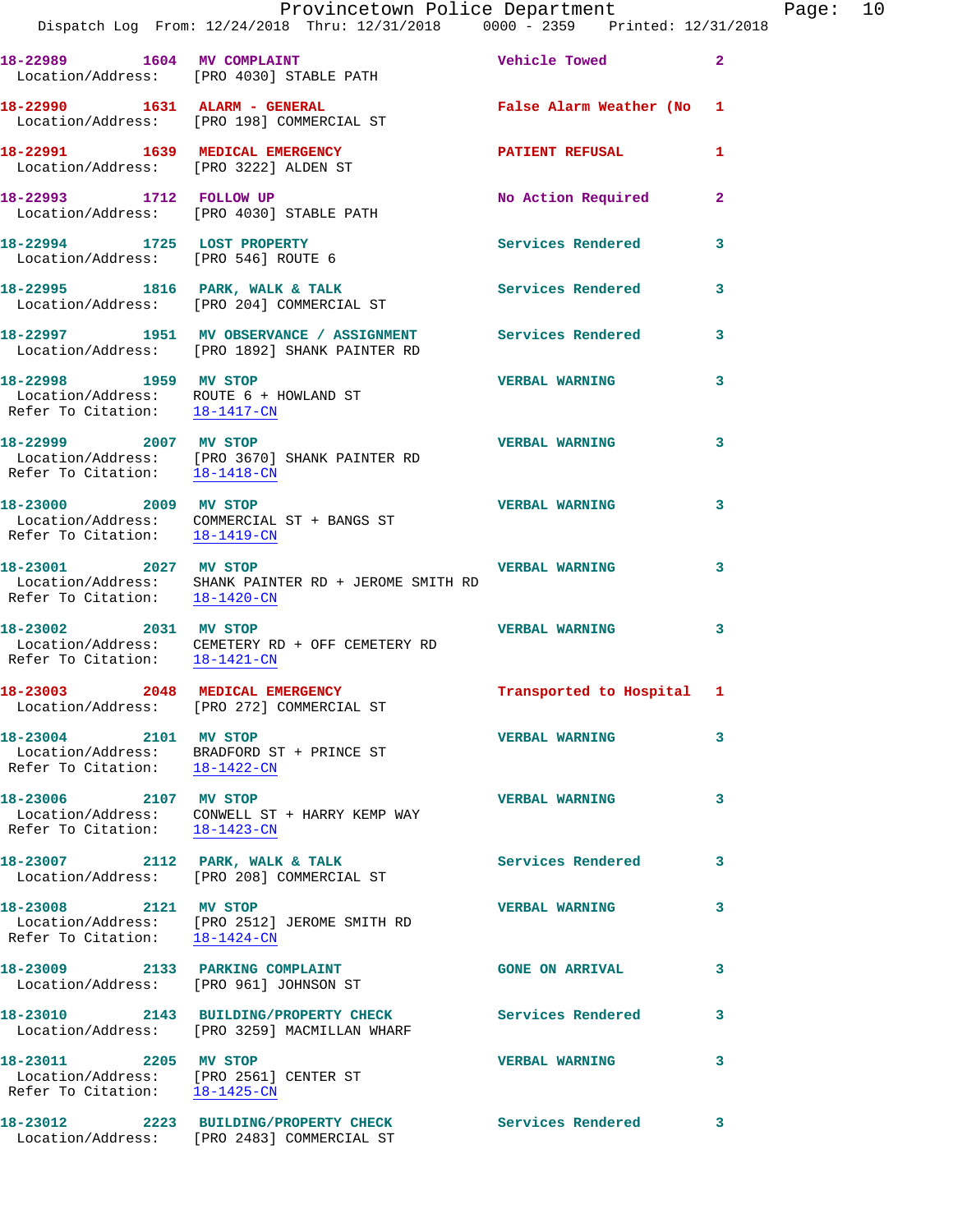|                                                                                                                                                                 | 18-23013 2245 SUSPICIOUS ACTIVITY<br>Location/Address: [PRO 3313] STANDISH ST    | Services Rendered          | $\overline{2}$          |
|-----------------------------------------------------------------------------------------------------------------------------------------------------------------|----------------------------------------------------------------------------------|----------------------------|-------------------------|
| 18-23014 2330 MV STOP<br>Location/Address: [PRO 744] BRADFORD ST<br>Refer To Citation: 18-1426-CN                                                               |                                                                                  | <b>VERBAL WARNING</b>      | $\overline{\mathbf{3}}$ |
|                                                                                                                                                                 | 18-23015 2340 PARK, WALK & TALK<br>Location/Address: [PRO 105] COMMERCIAL ST     | Services Rendered 3        |                         |
| 18-23016 2346 BAR CHECK                                                                                                                                         | Location/Address: [PRO 3432] COMMERCIAL ST                                       | BLDG/PROP Checked/Secure 3 |                         |
| Location/Address: ROUTE 6 + SNAIL RD                                                                                                                            | 18-23017 2352 MV OBSERVANCE / ASSIGNMENT Services Rendered                       |                            | 3                       |
| 18-23018 2354 MV STOP<br>Location/Address: [PRO 2521] ROUTE 6<br>Refer To Citation: 18-1427-CN                                                                  |                                                                                  | <b>VERBAL WARNING</b>      | 3                       |
| 18-23019 2359 MV COLLISION<br>Location/Address: [PRO 2521] ROUTE 6<br>Refer To Citation: T1244488<br>Refer To Accident: 18-139-AC<br>Refer To Arrest: 18-264-AR |                                                                                  | Arrest(s) Made 1           |                         |
| For Date: $12/29/2018$ - Saturday                                                                                                                               |                                                                                  |                            |                         |
|                                                                                                                                                                 | 18-23022 0221 MEDICAL EMERGENCY<br>Location/Address: [PRO 542] SHANK PAINTER RD  | <b>PATIENT REFUSAL</b>     | $\mathbf{1}$            |
|                                                                                                                                                                 | 18-23023 0314 MEDICAL EMERGENCY<br>Location/Address: [PRO 2645] SHANK PAINTER RD | Transported to Hospital 1  |                         |
| Location/Address: [PRO 521] ROUTE 6                                                                                                                             | 18-23025 0738 BUILDING/PROPERTY CHECK Services Rendered                          |                            | $\overline{\mathbf{3}}$ |

**18-23026 0804 MV OBSERVANCE / ASSIGNMENT Services Rendered 3**  Location/Address: ROUTE 6 + CONWELL ST **18-23027 0807 BUILDING/PROPERTY CHECK Services Rendered 3**  Location/Address: [PRO 2494] BRADFORD ST **18-23028 0810 MV OBSERVANCE / ASSIGNMENT Services Rendered 3**  Location/Address: COMMERCIAL ST + SNAIL RD **18-23029 0838 BUILDING/PROPERTY CHECK Services Rendered 3**  Location/Address: [PRO 3430] COMMERCIAL ST **18-23030 0838 BUILDING/PROPERTY CHECK Services Rendered 3**  Location/Address: [PRO 525] COMMERCIAL ST **18-23031 0851 ASSIST CITIZEN Services Rendered 3**  Location/Address: [PRO 542] SHANK PAINTER RD **18-23032 0852 ALARM - FIRE False Alarm 1**  Location/Address: [PRO 3430] COMMERCIAL ST **18-23033 0926 MV OBSERVANCE / ASSIGNMENT Services Rendered 3** 

 Location/Address: BRADFORD ST + STANDISH ST **18-23034 1010 PET PANTRY Services Rendered 2**  Location/Address: [PRO 537] SHANK PAINTER RD **18-23035 1120 MV OBSERVANCE / ASSIGNMENT Services Rendered 3**  Location/Address: ROUTE 6 + HOWLAND ST **18-23036 1124 ANIMAL CALL Services Rendered 2**  Location/Address: [PRO 641] COMMERCIAL ST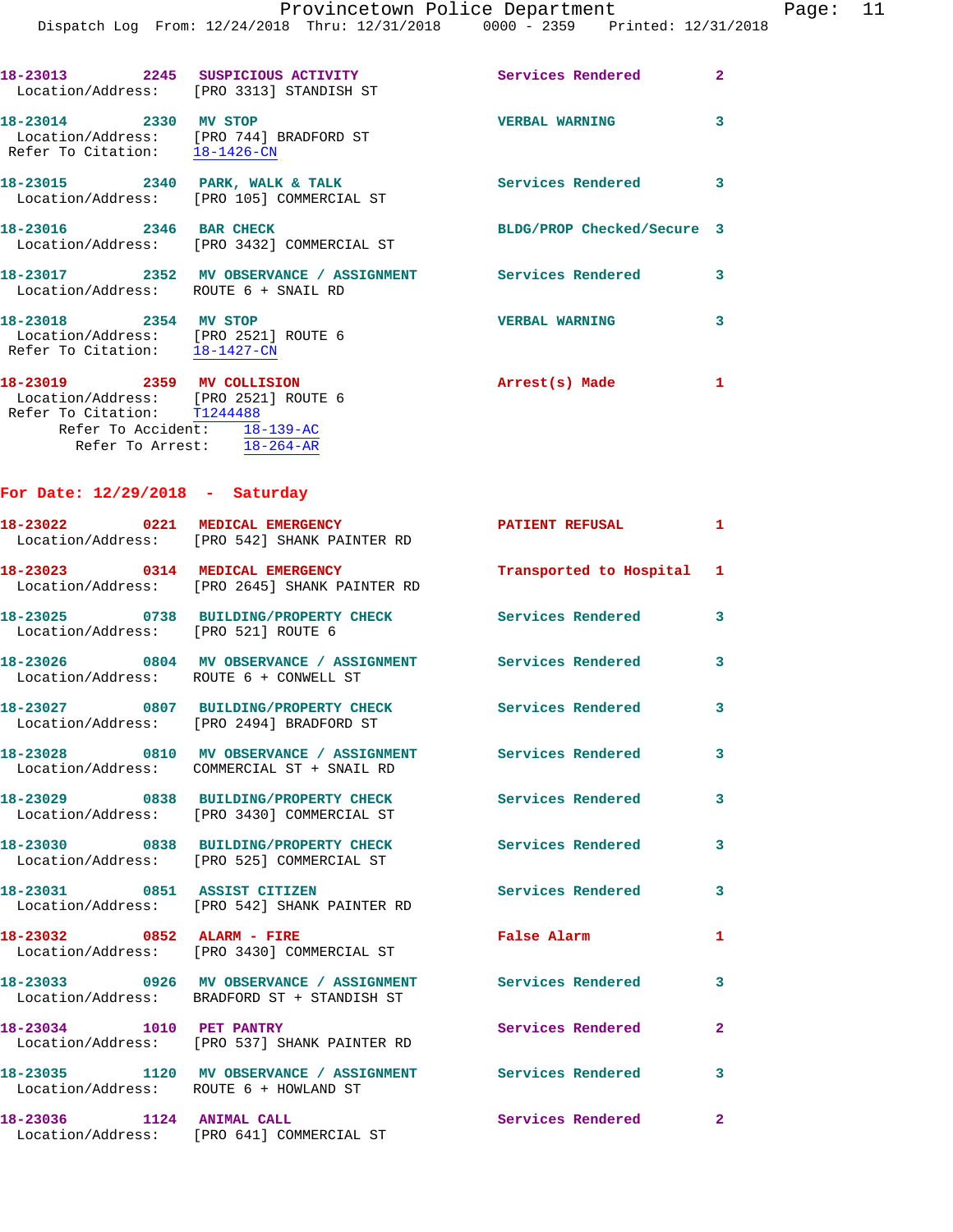|                                                                                                | Dispatch Log From: 12/24/2018 Thru: 12/31/2018 0000 - 2359 Printed: 12/31/2018                   |                            |              |
|------------------------------------------------------------------------------------------------|--------------------------------------------------------------------------------------------------|----------------------------|--------------|
| 18-23037 1124 MV STOP<br>Location/Address: [PRO 2518] ROUTE 6<br>Refer To Citation: 18-1428-CN |                                                                                                  | <b>VERBAL WARNING</b>      | 3            |
| 18-23038 1146 PARKING COMPLAINT<br>Location/Address: [PRO 961] JOHNSON ST                      |                                                                                                  | <b>Services Rendered</b>   | 3            |
| 18-23039 1155 MV STOP<br>Location/Address: [PRO 2520] PRINCE ST<br>Refer To Citation: T1244291 |                                                                                                  | Citation / Warning Issue 3 |              |
|                                                                                                | 18-23041 1302 LOST PROPERTY<br>Location/Address: [PRO 542] SHANK PAINTER RD                      | Services Rendered          | 3            |
| Location/Address: BRADFORD ST                                                                  | 18-23043 1318 SUSPICIOUS ACTIVITY                                                                | Services Rendered          | $\mathbf{2}$ |
|                                                                                                | 18-23045 1352 ASSIST CITIZEN<br>Location/Address: [PRO 182] COMMERCIAL ST                        | Services Rendered          | 3            |
| 18-23046 1429 MV STOP<br>Refer To Citation: 18-1429-CN                                         | Location/Address: [PRO 3670] SHANK PAINTER RD                                                    | <b>VERBAL WARNING</b>      | 3            |
| 18-23047                                                                                       | 1540 MV OBSERVANCE / ASSIGNMENT Services Rendered<br>Location/Address: BRADFORD ST + STANDISH ST |                            | 3            |
| 18-23048 1613 MV STOP<br>Location/Address: [PRO 2479] ROUTE 6<br>Refer To Citation: 18-1430-CN |                                                                                                  | <b>VERBAL WARNING</b>      | 3            |
| Location/Address: [PRO 2521] ROUTE 6                                                           | 18-23049      1624  MV OBSERVANCE / ASSIGNMENT      Services Rendered                            |                            | 3            |
| 18-23052 1649 MV STOP<br>Location/Address: [PRO 2521] ROUTE 6<br>Refer To Citation: 18-1431-CN |                                                                                                  | <b>VERBAL WARNING</b>      | 3            |
| Location/Address: [PRO 2481] TREMONT ST                                                        | 18-23053 1725 BUILDING/PROPERTY CHECK                                                            | Services Rendered          | 3            |
| 18-23054                                                                                       | 1726 BUILDING/PROPERTY CHECK<br>Location/Address: [PRO 2483] COMMERCIAL ST                       | Services Rendered          | 3            |
| 18-23055 1731 MV STOP                                                                          | Location/Address: [PRO 208] COMMERCIAL ST<br>Refer To Citation: 18-1432-CN                       | <b>VERBAL WARNING</b>      | 3            |
|                                                                                                | 18-23056 1736 PARKING COMPLAINT<br>Location/Address: [PRO 2927] COMMERCIAL ST                    | <b>VERBAL WARNING</b>      | 3            |
|                                                                                                | 18-23057 1738 BUILDING/PROPERTY CHECK<br>Location/Address: [PRO 3430] COMMERCIAL ST              | <b>Services Rendered</b>   | 3            |
|                                                                                                | 18-23058 1759 BUILDING/PROPERTY CHECK<br>Location/Address: [PRO 515] RACE POINT RD               | <b>Services Rendered</b>   | 3            |
| 18-23060 1848 MV STOP<br>Refer To Citation: 18-1433-CN                                         | Location/Address: [PRO 1508] BRADFORD ST                                                         | <b>VERBAL WARNING</b>      | 3            |
| 18-23061                                                                                       | 1925 BUILDING/PROPERTY CHECK<br>Location/Address: [PRO 3259] MACMILLAN WHARF                     | Services Rendered          | 3            |
|                                                                                                | 18-23062 1932 BUILDING/PROPERTY CHECK<br>Location/Address: [PRO 2512] JEROME SMITH RD            | <b>Services Rendered</b>   | 3            |
| 18-23063                                                                                       | 1940 BUILDING/PROPERTY CHECK                                                                     | Services Rendered          | 3            |

Location/Address: [PRO 2490] PROVINCELANDS RD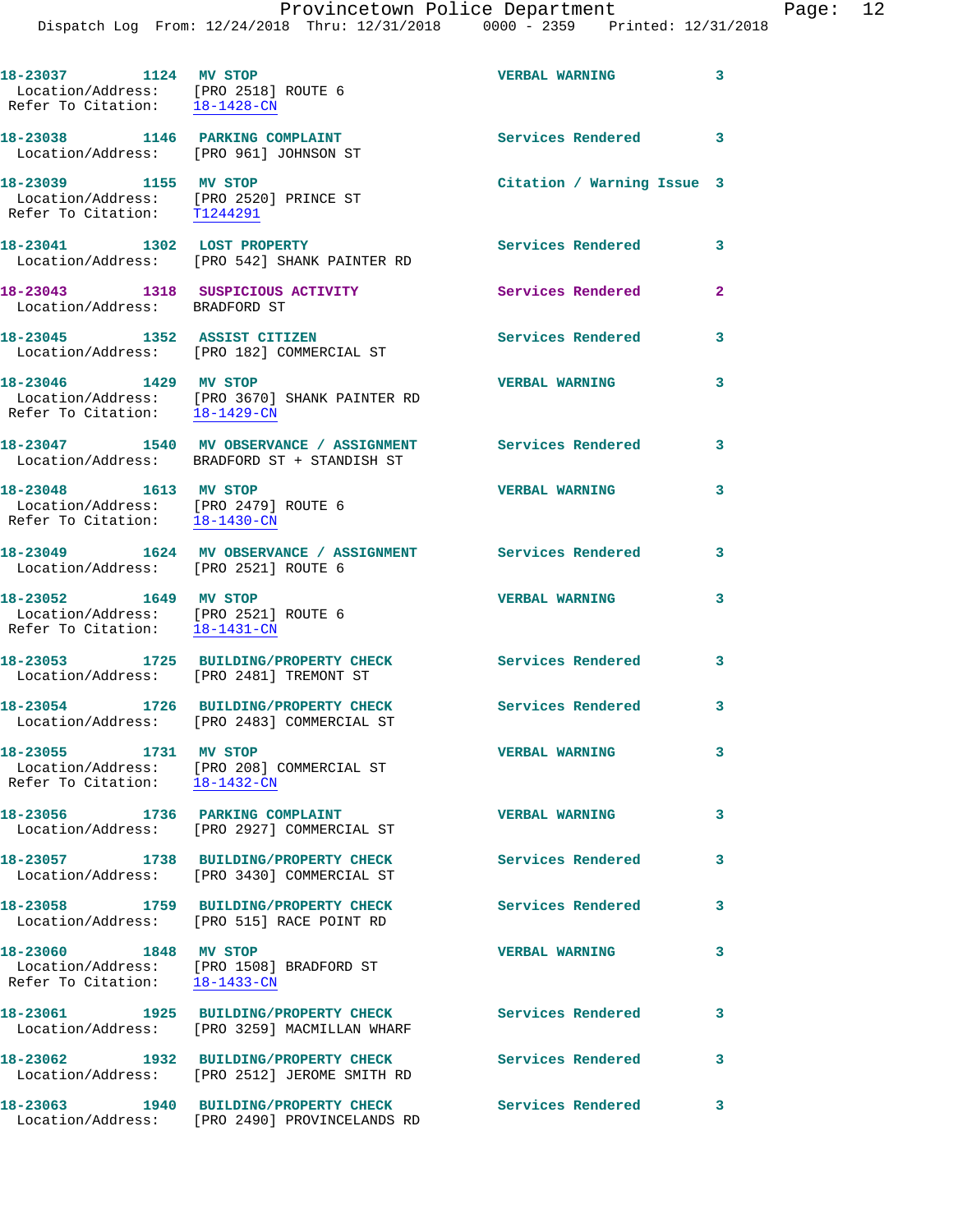|                                                                                                                                  | Provincetown Police Department                                                                           |                            |                |
|----------------------------------------------------------------------------------------------------------------------------------|----------------------------------------------------------------------------------------------------------|----------------------------|----------------|
|                                                                                                                                  | Dispatch Log From: 12/24/2018 Thru: 12/31/2018 0000 - 2359 Printed: 12/31/2018                           |                            |                |
| 18-23064 1943 MV STOP                                                                                                            | Location/Address: HARRY KEMP WAY + CONWELL ST<br>Refer To Citation: $\frac{18-1434-CN}{18}$              | <b>VERBAL WARNING</b>      | 3              |
|                                                                                                                                  | 18-23065 1950 BUILDING/PROPERTY CHECK Services Rendered<br>Location/Address: [PRO 2494] BRADFORD ST      |                            | 3              |
|                                                                                                                                  | 18-23066 1955 BUILDING/PROPERTY CHECK<br>Location/Address: [PRO 526] RYDER ST EXT                        | <b>Services Rendered</b>   | 3              |
|                                                                                                                                  | 18-23067 1958 MV OBSERVANCE / ASSIGNMENT Services Rendered<br>Location/Address: BRADFORD ST + HOWLAND ST |                            | 3              |
| 18-23069 2003 MV STOP<br>Refer To Citation: T1244231                                                                             | Location/Address: [PRO 1886] BRADFORD ST                                                                 | <b>Vehicle Towed</b>       | 3              |
| 18-23070 2004 MV STOP                                                                                                            | Location/Address: [PRO 1645] HARRY KEMP WAY<br>Refer To Citation: $18-1435$ -CN                          | <b>VERBAL WARNING</b>      | 3              |
| 18-23071 2014 MV STOP<br>Refer To Citation: $18-1436$ -CN                                                                        | Location/Address: BRADFORD ST + STANDISH ST                                                              | <b>VERBAL WARNING</b>      | 3              |
| Location/Address: [PRO 2520] PRINCE ST                                                                                           | 18-23072 2015 MV BREAKING & ENTERING                                                                     | Services Rendered          | $\overline{2}$ |
|                                                                                                                                  | 18-23073 2043 BUILDING/PROPERTY CHECK<br>Location/Address: [PRO 2500] COMMERCIAL ST                      | <b>Services Rendered</b>   | 3              |
|                                                                                                                                  | 18-23074 2059 MEDICAL EMERGENCY<br>Location/Address: [PRO 542] SHANK PAINTER RD                          | Transported to Hospital    | 1              |
| 18-23076 2111 BAR CHECK                                                                                                          | Location/Address: [PRO 3443] COMMERCIAL ST                                                               | Services Rendered          | 3              |
| 18-23075 2112 MV STOP<br>Location/Address: ROUTE 6 + CONWELL ST<br>Refer To Citation: 18-1437-CN<br>Refer To Field Int: 18-51-FI |                                                                                                          | <b>VERBAL WARNING</b>      | 3              |
| 18-23077 2120 PARK, WALK & TALK<br>Location/Address: COMMERCIAL ST                                                               |                                                                                                          | Services Rendered          | 3              |
| 18-23078 2123 BAR CHECK                                                                                                          | Location/Address: [PRO 399] COMMERCIAL ST                                                                | Services Rendered          | 3              |
|                                                                                                                                  | 18-23079 2124 BUILDING/PROPERTY CHECK<br>Location/Address: [PRO 2493] BRADFORD ST                        | <b>Services Rendered</b>   | 3              |
| 18-23080                                                                                                                         | 2126 BUILDING/PROPERTY CHECK<br>Location/Address: [PRO 75] CAPTAIN BERTIES WAY                           | <b>Services Rendered</b>   | 3              |
| Location/Address: [PRO 2520] PRINCE ST                                                                                           | 18-23081 2129 BUILDING/PROPERTY CHECK                                                                    | <b>Services Rendered</b>   | 3              |
| 18-23082 2135 MV STOP<br>Location/Address: ROUTE 6<br>Refer To Citation: 18-1438-CN                                              |                                                                                                          | <b>VERBAL WARNING</b>      | 3              |
| 18-23083 2147 MV STOP<br>Location/Address: CONWELL ST + ROUTE 6<br>Refer To Citation: 18-1439-CN                                 |                                                                                                          | <b>VERBAL WARNING</b>      | 3              |
| Location/Address: TIN PAN ALLEY RD                                                                                               | 18-23084 2157 BUILDING/PROPERTY CHECK                                                                    | <b>Services Rendered</b>   | 3              |
| 18-23085                                                                                                                         | 2201 BUILDING/PROPERTY CHECK                                                                             | BLDG/PROP Checked/Secure 3 |                |

Location/Address: [PRO 3165] RACE POINT RD

Page: 13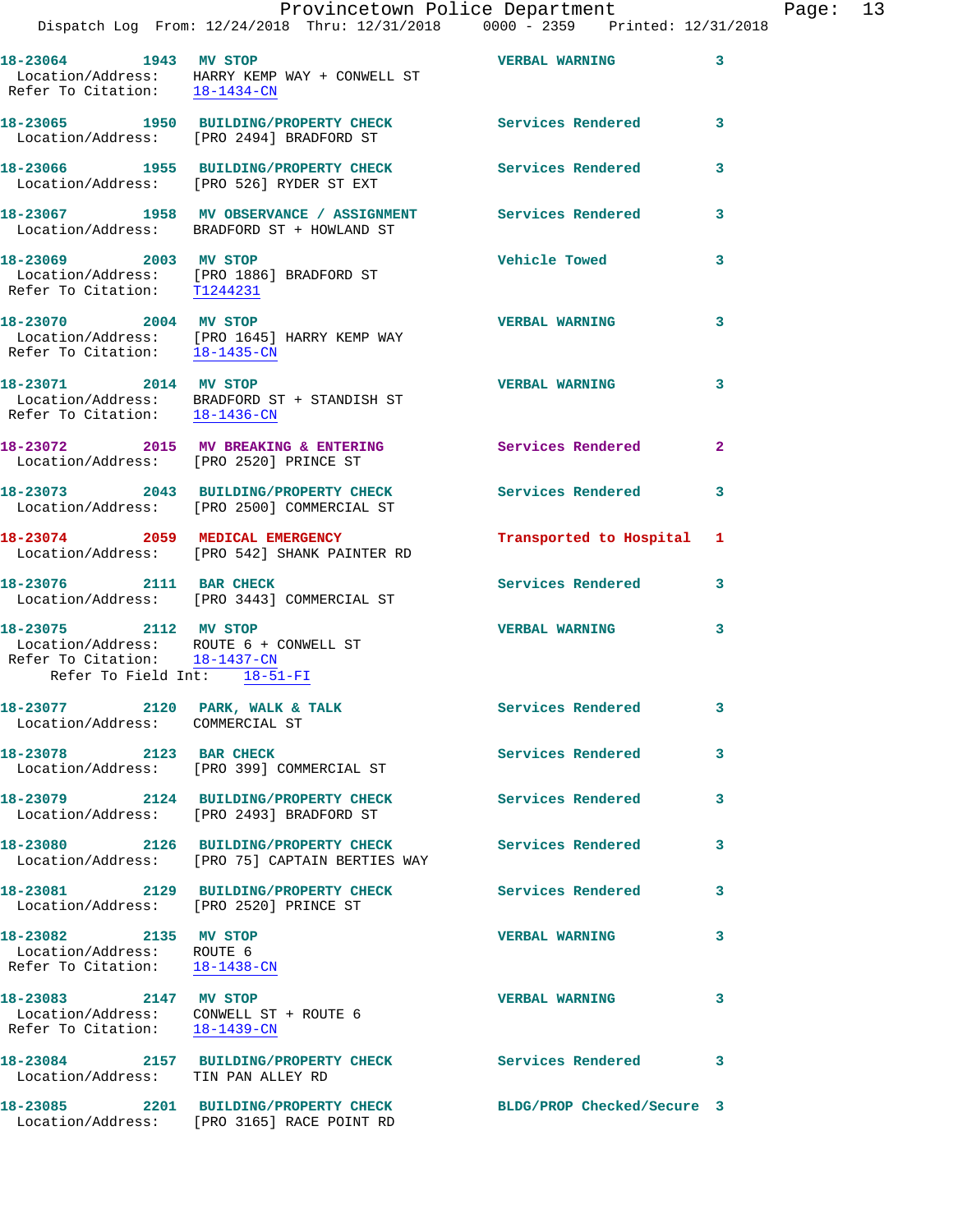|                                                          |      | Dispatch Log From: $12/24/2018$ Thru: $12/31/2018$                                 | 0000 - 2359 Printed: 12/31/2018 |                            |   |
|----------------------------------------------------------|------|------------------------------------------------------------------------------------|---------------------------------|----------------------------|---|
| 18-23086                                                 |      | 2202 BUILDING/PROPERTY CHECK<br>Location/Address: [PRO 2540] RACE POINT RD         |                                 | BLDG/PROP Checked/Secure 3 |   |
|                                                          |      | 18-23068 2215 BUILDING/PROPERTY CHECK<br>Location/Address: [PRO 105] COMMERCIAL ST | <b>Vehicle Towed</b>            |                            | 3 |
| 18-23087 2219<br>Location/Address:<br>Refer To Citation: |      | MV STOP<br>BRADFORD ST + CENTER ST<br>T1244232                                     |                                 | Citation / Warning Issue 3 |   |
| 18-23092                                                 |      | 2312 ASSIST CITIZEN<br>Location/Address: [PRO 57] BRADFORD ST                      |                                 | Referred to Other Agency 3 |   |
| 18-23089                                                 | 2322 | MV STOP<br>Location/Address: ROUTE 6 + SNAIL RD                                    |                                 | Citation / Warning Issue 3 |   |

Provincetown Police Department Page: 14

**For Date: 12/30/2018 - Sunday**

Refer To Citation: 18-1440-CN

| 18-23090 0008 MEDICAL EMERGENCY      | Location/Address: [PRO 484] MASONIC PL                                                                             | Unfounded                 | $\mathbf{1}$            |
|--------------------------------------|--------------------------------------------------------------------------------------------------------------------|---------------------------|-------------------------|
|                                      | 18-23091 0018 BUILDING/PROPERTY CHECK BLDG/PROP Checked/Secure 3<br>Location/Address: [PRO 75] CAPTAIN BERTIES WAY |                           |                         |
| 18-23093 0041 PARK, WALK & TALK      | Location/Address: [PRO 105] COMMERCIAL ST                                                                          | Services Rendered         | $\mathbf{3}$            |
| Location/Address: ROUTE 6 + SNAIL RD | 18-23094 0043 MV OBSERVANCE / ASSIGNMENT Services Rendered                                                         |                           | 3                       |
|                                      | 18-23095 0108 MV OBSERVANCE / ASSIGNMENT<br>Location/Address: BRADFORD ST + RYDER ST                               | <b>Services Rendered</b>  | $\overline{\mathbf{3}}$ |
|                                      | 18-23096 0247 MV OBSERVANCE / ASSIGNMENT Services Rendered 3<br>Location/Address: [PRO 3430] COMMERCIAL ST         |                           |                         |
| 18-23097 0703 ALARM - GENERAL        | Location/Address: [PRO 660] PRINCE ST                                                                              | False Alarm               | $\mathbf{1}$            |
|                                      | 18-23098 0727 MEDICAL EMERGENCY<br>Location/Address: [PRO 1363] CONANT ST                                          | Transported to Hospital 1 |                         |
|                                      | 18-23099 0737 BUILDING/PROPERTY CHECK<br>Location/Address: [PRO 3259] MACMILLAN WHARF                              | <b>Services Rendered</b>  | $\overline{\mathbf{3}}$ |
|                                      | 18-23101 0758 MV OBSERVANCE / ASSIGNMENT Services Rendered<br>Location/Address: SNAIL RD + COMMERCIAL ST           |                           | $\mathbf{3}$            |
| 18-23103 0855 PROPERTY DAMAGE        | Location/Address: [PRO 705] BANGS ST                                                                               | FOLLOW UP                 | $\mathbf{3}$            |
| Location/Address: ROUTE 6            | 18-23105 1021 MV OBSERVANCE / ASSIGNMENT Services Rendered                                                         |                           | 3                       |
|                                      | $18-23106$ 1232 PARK, WALK & TALK<br>Location/Address: [PRO 516] RACE POINT RD                                     | <b>Services Rendered</b>  | $\mathbf{3}$            |
|                                      | 18-23107 1232 PARK, WALK & TALK<br>Location/Address: [PRO 516] RACE POINT RD                                       | Services Rendered         | $\mathbf{3}$            |
|                                      | 18-23109 1255 MEDICAL EMERGENCY<br>Location/Address: [PRO 3670] SHANK PAINTER RD                                   | <b>PATIENT REFUSAL</b>    | $\mathbf{1}$            |
|                                      | 18-23110 1334 GENERAL INFO<br>Location/Address: [PRO 2492] WINSLOW ST                                              | <b>Services Rendered</b>  | $\overline{\mathbf{3}}$ |
| 18-23111 1358 ASSIST CITIZEN         | Location/Address: [PRO 537] SHANK PAINTER RD                                                                       | Unfounded                 | $\mathbf{3}$            |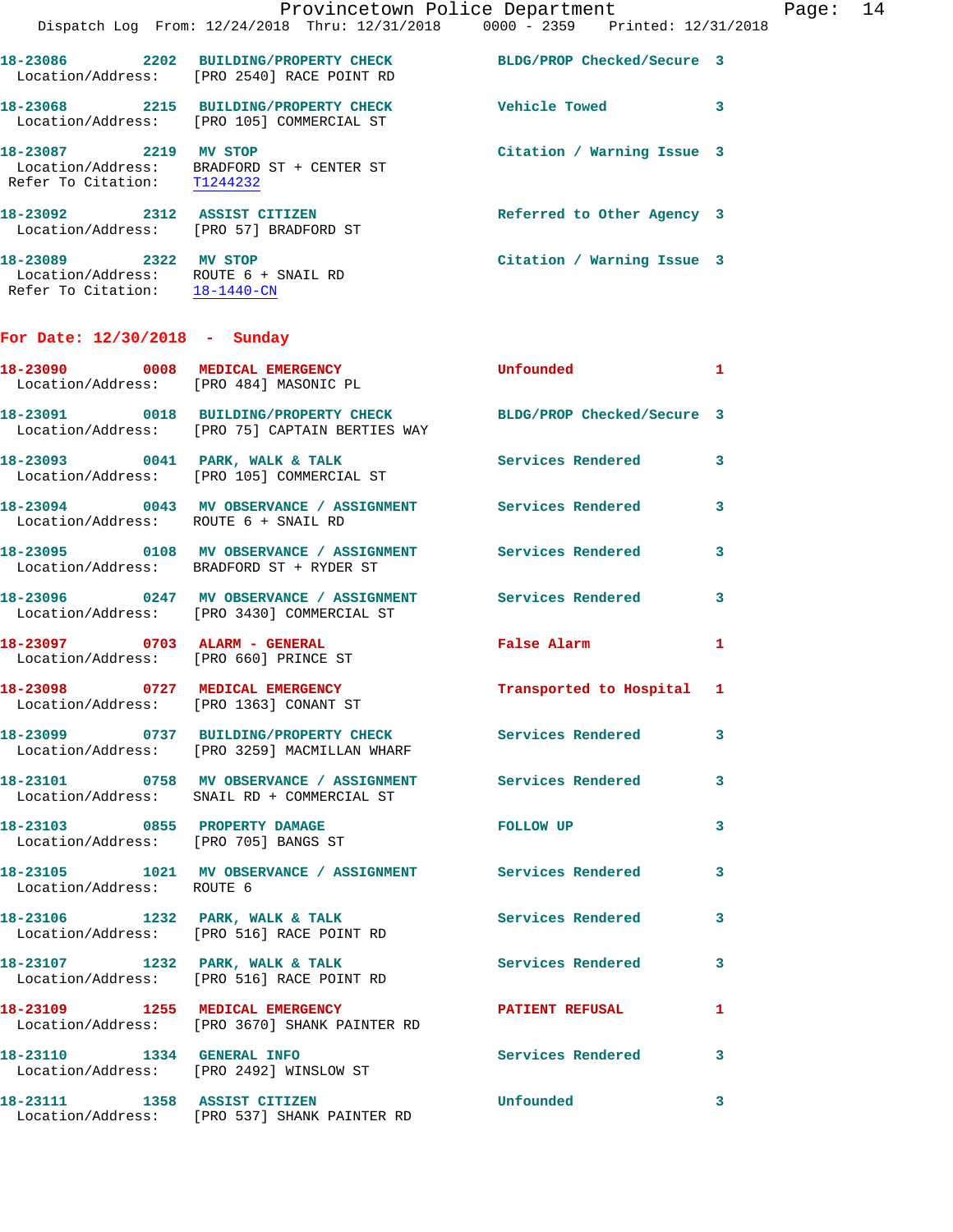|                                                        | Dispatch Log From: 12/24/2018 Thru: 12/31/2018 0000 - 2359 Printed: 12/31/2018                                                     | Provincetown Police Department Page: 15 |              |  |
|--------------------------------------------------------|------------------------------------------------------------------------------------------------------------------------------------|-----------------------------------------|--------------|--|
|                                                        | 18-23112 1406 MEDICAL EMERGENCY <b>12 Contains 18-23112</b> 1406 MEDICAL EMERGENCY<br>Location/Address: [PRO 542] SHANK PAINTER RD |                                         |              |  |
|                                                        | 18-23113 1420 BUILDING/PROPERTY CHECK BLDG/PROP Checked/Secure 3<br>Location/Address: [PRO 519] RACE POINT RD                      |                                         |              |  |
|                                                        | 18-23115 1600 ANIMAL CALL<br>Location/Address: [PRO 1490] PLEASANT ST                                                              | SPOKEN TO                               | $\mathbf{2}$ |  |
| 18-23117 1725 BAR CHECK                                | Location/Address: [PRO 399] COMMERCIAL ST                                                                                          | Services Rendered                       | 3            |  |
|                                                        | 18-23118 1726 BAR CHECK<br>Location/Address: [PRO 272] COMMERCIAL ST                                                               | Services Rendered                       | 3            |  |
|                                                        | 18-23119 1726 BAR CHECK<br>Location/Address: [PRO 2737] COMMERCIAL ST                                                              | Services Rendered                       | 3            |  |
|                                                        | 18-23120 1727 BAR CHECK<br>Location/Address: [PRO 284] COMMERCIAL ST                                                               | <b>Services Rendered</b>                | 3            |  |
|                                                        | 18-23124 1730 BAR CHECK<br>Location/Address: [PRO 3443] COMMERCIAL ST                                                              | Services Rendered                       | 3            |  |
|                                                        | 18-23121 1737 MV COLLISION<br>Location/Address: [PRO 439] GOSNOLD ST                                                               | Services Rendered                       | 1            |  |
|                                                        | 18-23125 1740 BAR CHECK<br>Location/Address: [PRO 221] COMMERCIAL ST                                                               | <b>Services Rendered</b>                | 3            |  |
|                                                        | 18-23122 1749 MEDICAL EMERGENCY<br>Location/Address: [PRO 395] COMMERCIAL ST                                                       | PATIENT REFUSAL                         | -1           |  |
|                                                        | 18-23123 1817 MEDICAL EMERGENCY<br>Location/Address: BRADFORD ST + PRINCE ST                                                       | <b>PATIENT REFUSAL</b>                  | 1            |  |
|                                                        | 18-23126 1834 BAR CHECK<br>Location/Address: [PRO 208] COMMERCIAL ST                                                               | Services Rendered 3                     |              |  |
| Location/Address: [PRO 94] BRADFORD ST                 | 18-23127 1905 BUILDING/PROPERTY CHECK BLDG/PROP Checked/Secure 3                                                                   |                                         |              |  |
|                                                        | 18-23128 1914 BUILDING/PROPERTY CHECK<br>Location/Address: [PRO 526] RYDER ST EXT                                                  | Services Rendered 3                     |              |  |
|                                                        | 18-23129 1922 BUILDING/PROPERTY CHECK BLDG/PROP Checked/Secure 3<br>Location/Address: [PRO 3430] COMMERCIAL ST                     |                                         |              |  |
|                                                        | 18-23130 1930 MV OBSERVANCE / ASSIGNMENT Services Rendered<br>Location/Address: BRADFORD ST + JOHNSON ST                           |                                         | 3            |  |
|                                                        | 18-23131 2017 BUILDING/PROPERTY CHECK Services Rendered<br>Location/Address: [PRO 2483] COMMERCIAL ST                              |                                         | 3            |  |
|                                                        | 18-23132 2044 FIRE - CO ALARM<br>Location/Address: [PRO 1318] COMMERCIAL ST                                                        | <b>False Alarm</b>                      | 1            |  |
|                                                        | 18-23136 2137 MEDICAL EMERGENCY<br>Location/Address: [PRO 1734] HOLWAY AVE                                                         | Transported to Hospital 1               |              |  |
| 18-23138 2351 MV STOP<br>Refer To Citation: 18-1441-CN | Location/Address: [PRO 3004] BRADFORD ST                                                                                           | <b>VERBAL WARNING</b>                   | 3            |  |
|                                                        | 18-23139 2359 PARK, WALK & TALK<br>Location/Address: [PRO 2483] COMMERCIAL ST                                                      | No Action Required                      | 3            |  |
|                                                        |                                                                                                                                    |                                         |              |  |

**For Date: 12/31/2018 - Monday**

**18-23140 0002 ALARM - GENERAL False Alarm 1**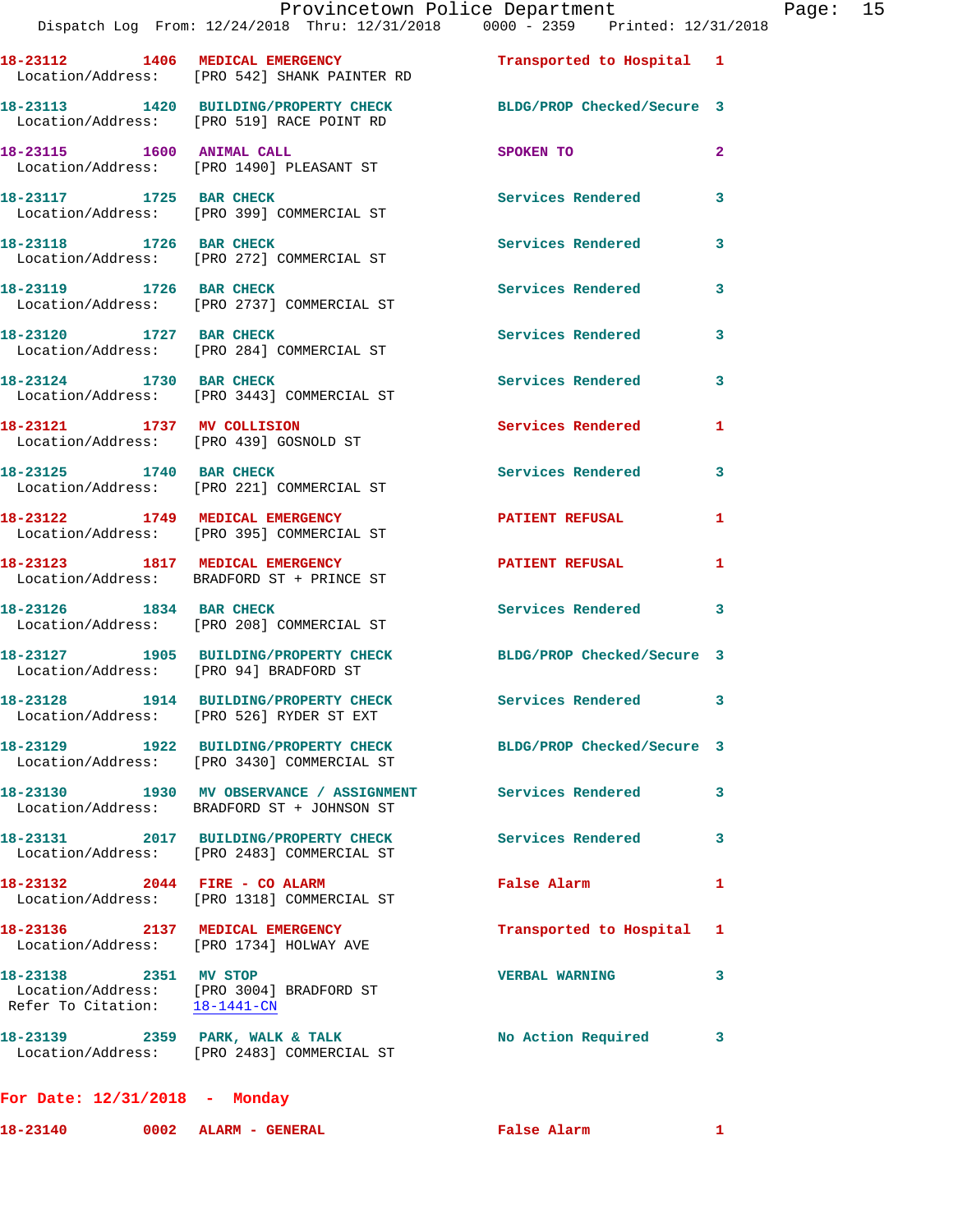|                                                        | Provincetown Police Department                                                                                   |                            |                |
|--------------------------------------------------------|------------------------------------------------------------------------------------------------------------------|----------------------------|----------------|
|                                                        | Dispatch Log From: 12/24/2018 Thru: 12/31/2018 0000 - 2359 Printed: 12/31/2018                                   |                            |                |
|                                                        | Location/Address: [PRO 1318] COMMERCIAL ST                                                                       |                            |                |
|                                                        | 18-23141 0011 B & E / BURGLARY<br>Location/Address: [PRO 597] COMMERCIAL ST                                      | <b>Unfounded</b>           | $\overline{a}$ |
| 18-23143 0126 MV STOP                                  | Location/Address: BRADFORD ST + MECHANIC ST<br>Refer To Citation: $\frac{18-1442-CN}{18-1442-CN}$                | <b>VERBAL WARNING</b>      | 3              |
|                                                        | 18-23144 0137 BUILDING/PROPERTY CHECK BLDG/PROP Checked/Secure 3<br>Location/Address: [PRO 3259] MACMILLAN WHARF |                            |                |
|                                                        | 18-23145 0144 BUILDING/PROPERTY CHECK Services Rendered<br>Location/Address: [PRO 569] WINSLOW ST                |                            | 3              |
|                                                        | 18-23146 0148 MV OBSERVANCE / ASSIGNMENT No Action Required<br>Location/Address: CONWELL ST + ROUTE 6            |                            | 3              |
|                                                        | 18-23151 0217 SUSPICIOUS ACTIVITY<br>Location/Address: [PRO 75] CAPTAIN BERTIES WAY                              | <b>SPOKEN TO</b>           | 2              |
|                                                        | 18-23148 0307 BUILDING/PROPERTY CHECK BLDG/PROP Checked/Secure 3<br>Location/Address: [PRO 564] BAYBERRY AVE     |                            |                |
|                                                        | 18-23149 0314 FOLLOW UP<br>Location/Address: [PRO 539] SHANK PAINTER RD                                          | <b>Services Rendered</b>   | $\overline{a}$ |
|                                                        | 18-23150 0358 PARK, WALK & TALK<br>Location/Address: [PRO 2483] COMMERCIAL ST                                    | Services Rendered          | 3              |
|                                                        | 18-23152 0534 ALARM - GENERAL<br>Location/Address: [PRO 356] COMMERCIAL ST                                       | False Alarm                | 1              |
|                                                        | 18-23153 0550 MV OBSERVANCE / ASSIGNMENT Services Rendered<br>Location/Address: ROUTE 6 + HOWLAND ST             |                            | 3              |
|                                                        | 18-23154 0600 911 - GENERAL<br>Location/Address: [PRO 648] COMMERCIAL ST                                         | <b>Services Rendered</b>   | 1              |
| 18-23155 0613 MV STOP<br>Refer To Citation: R2522400   | Location/Address: BROWNE ST + WINTHROP ST<br>Refer To Arrest: 18-266-AR                                          | Arrest(s) Made             | 3              |
|                                                        | 18-23156 0655 MEDICAL EMERGENCY<br>Location/Address: [PRO 542] SHANK PAINTER RD                                  | <b>PATIENT REFUSAL</b>     | 1              |
| 18-23157 0715 HAZARDS<br>Location/Address: COURT ST    |                                                                                                                  | Referred to Other Agency 2 |                |
| Location/Address: BRADFORD ST                          | 18-23158 0823 MV OBSERVANCE / ASSIGNMENT Services Rendered                                                       |                            | 3              |
| 18-23159 0843 MV STOP<br>Refer To Citation: 18-1443-CN | Location/Address: BRADFORD ST + HANCOCK ST                                                                       | <b>VERBAL WARNING</b>      | 3              |
|                                                        | 18-23160 0912 PARK, WALK & TALK<br>Location/Address: [PRO 105] COMMERCIAL ST                                     | <b>Services Rendered</b>   | 3              |
| Location/Address: COMMERCIAL ST                        | 18-23161 0947 BUILDING/PROPERTY CHECK                                                                            | BLDG/PROP Checked/Secure 3 |                |
| 18-23162 0950 GENERAL INFO                             | Location/Address: [PRO 542] SHANK PAINTER RD                                                                     | <b>Services Rendered</b>   | 3              |
| 18-23163 0959 FOLLOW UP<br>Location/Address: ROUTE 6   | Refer To Accident: 18-139-AC                                                                                     | Investigated               | 2              |
| 18-23164 1044 PARK, WALK & TALK                        |                                                                                                                  | <b>Services Rendered</b>   | 3              |

Page: 16